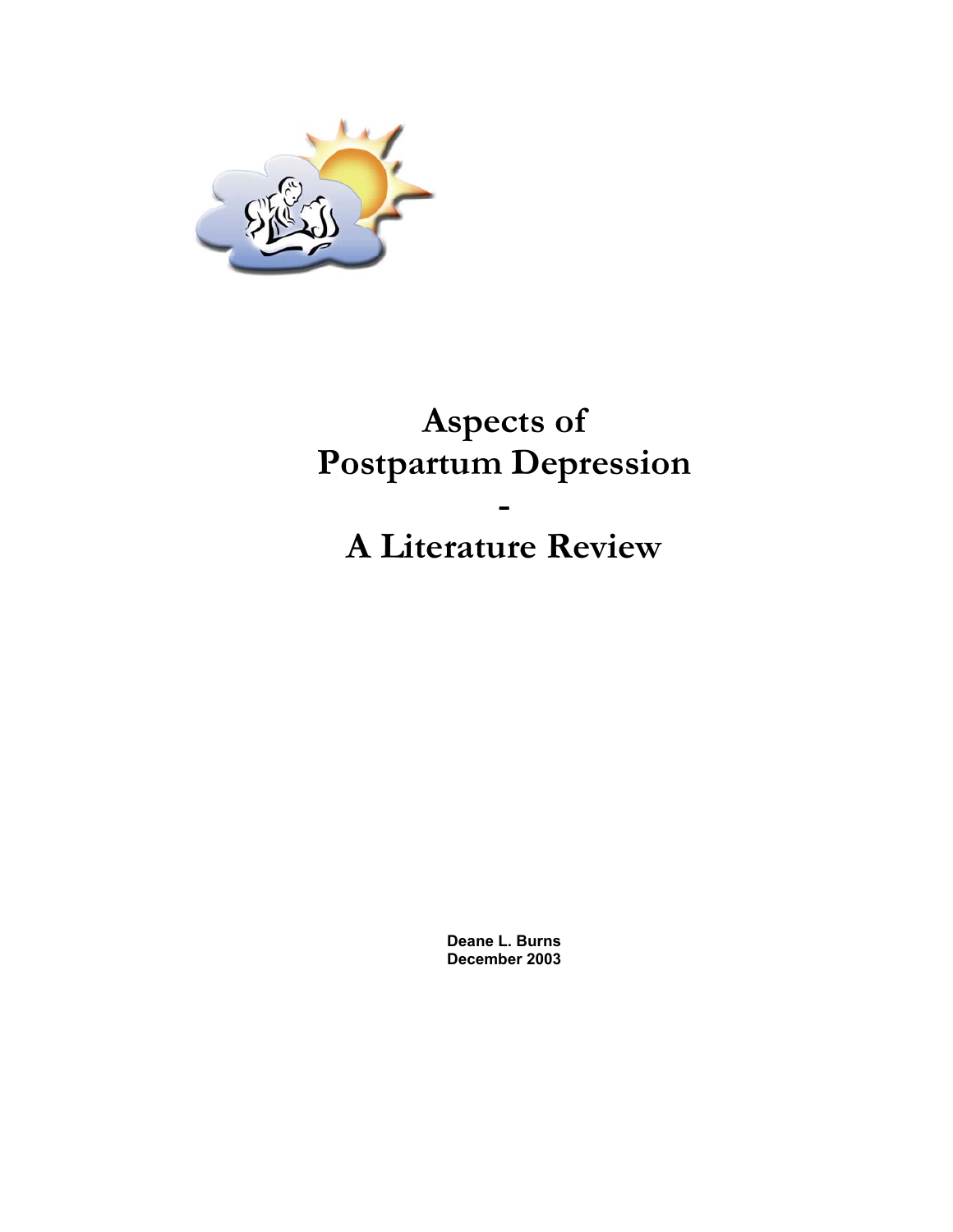© Copyright December 2003 Middlesex-London Health Unit 50 King Street London, Ontario N6A 5L7

All rights reserved.

Cite reference as: Burns, D. (2003). *Aspects of Postpartum Depression.* London, Ontario: Middlesex-London Health Unit.

For information regarding this report, please contact: Bonnie Wooten Manager Young Families Team Family Health Services Division Middlesex-London Health Unit Phone: 519-663-5317 Ext. 2248 E-mail: [Bonnie.Wooten@mlhu.on.ca](mailto:Bonnie.Wooten@mlhu.on.ca)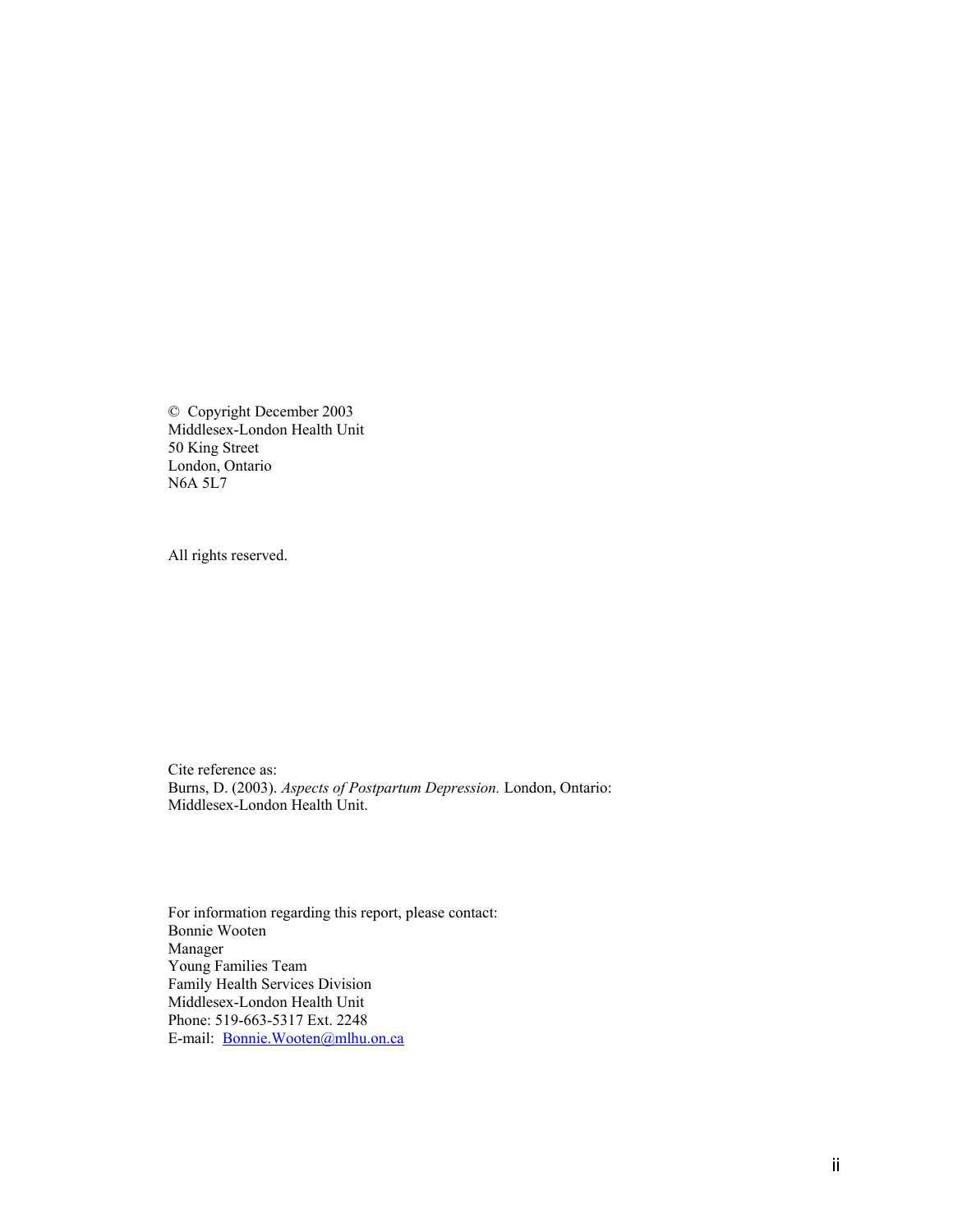## **TABLE OF CONTENTS**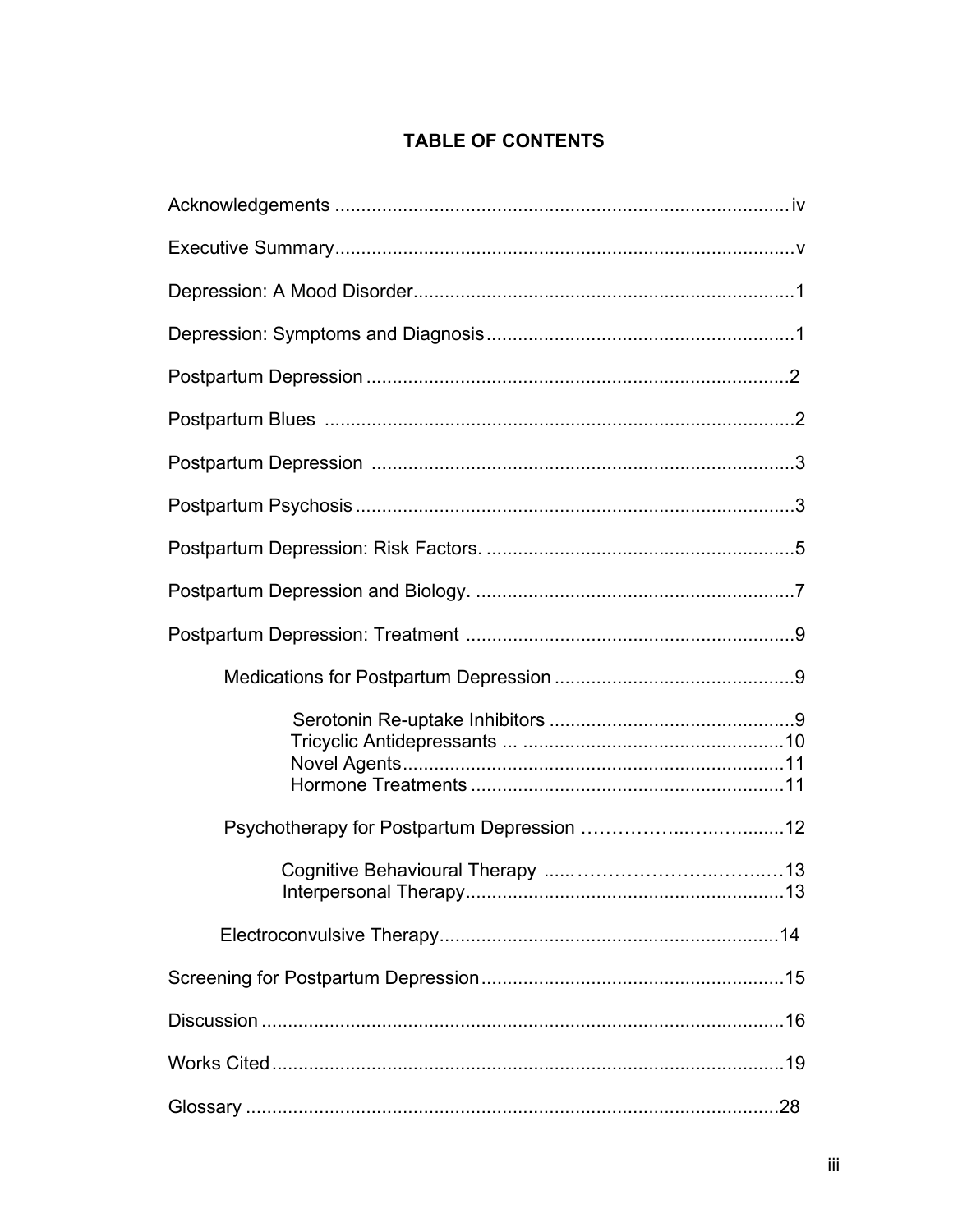## **ACKNOWLEDGEMENTS**

The author would like to acknowledge the assistance of various staff of the Middlesex-London Health Unit. These include: Pam Dietrich, former Manager of the Young Families Team, Family Health Services, and Yolanda Camiletti, Clinical Nurse Specialist, Family Health Services. Also included are Sonya Moore, Mitzi Pohanka, and Joanne Simpson, Public Health Nurses, Young Families Team.

The procurement of resources reviewed for this document was accomplished through the role of Yvonne Tyml, Health Unit Librarian, and Susie Noble, both of the Public Health Education and Research Division.

I would also like to thank several members of the MotherReach Coalition for London and Middlesex whose knowledge and interest assisted with the completion of this document.

In addition, I extend my appreciation for the direction provided by Bonnie Wooten, Manager, Young Families Team, throughout the duration of this project, and Diane Bewick, Director, Family Health Services.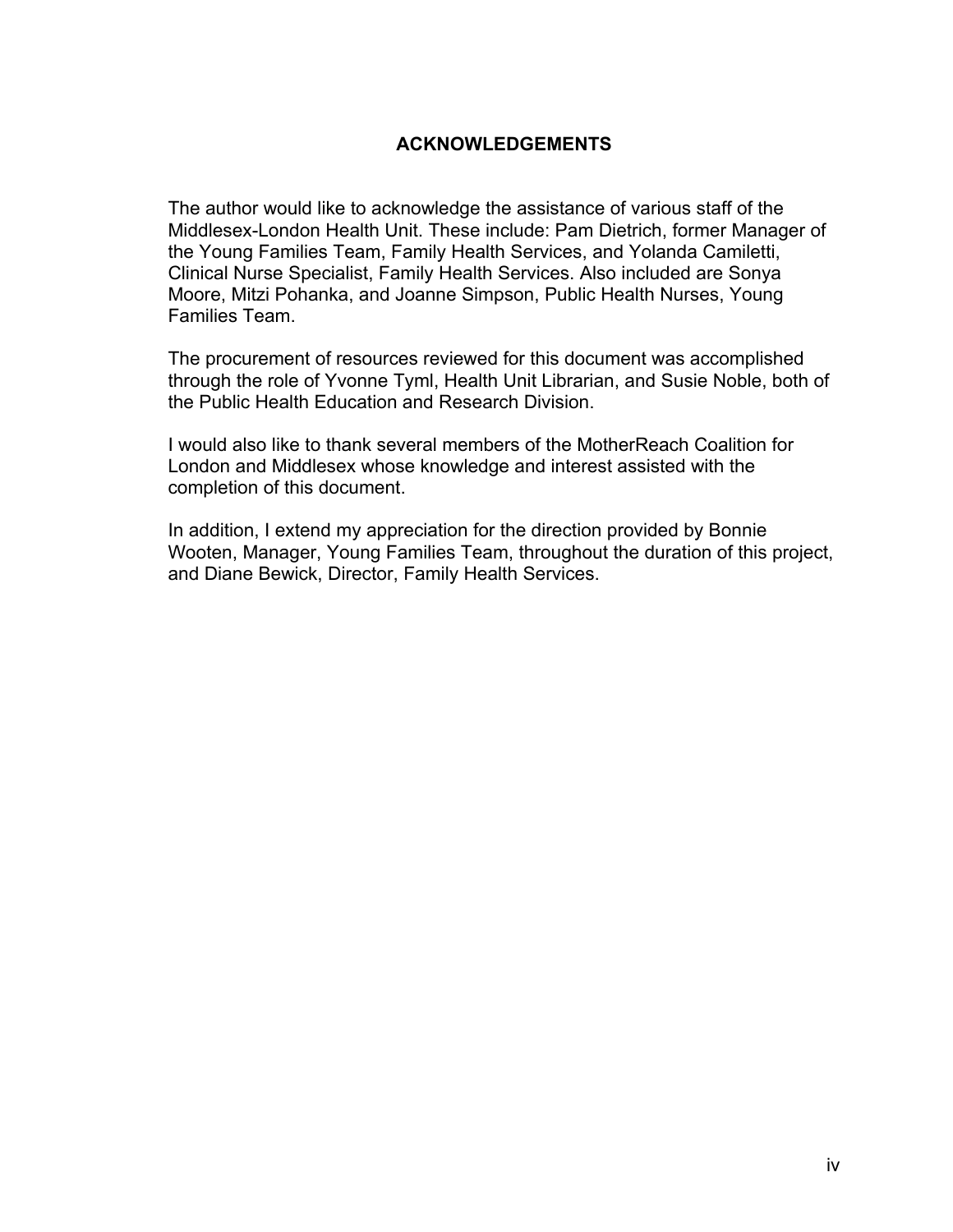#### **EXECUTIVE SUMMARY**

Postpartum depression has received increasing attention from researchers, clinicians, and public health professionals. This document offers a review of the literature concerning postpartum depression with respect to the following categories: descriptive statistics, risk factors, biological model, treatment, and screening. As much as possible, postpartum depression is presented against the background of major depressive disorder as the two conditions have marked similarities. This is especially so with respect to their nosology, symptomatology, and treatment. However, there are differences between postpartum depression and major depressive disorder and these are addressed in this document.

Despite the centuries old history and awareness of depression as a psychological illness – including historical references that describe the depression associated with childbirth – and the sophistication of our research efforts – there are many questions that remain unanswered today.

What causes postpartum depression? It is not clear. But, several factors are probably involved. Some relate to biology others to psychosocial characteristics. For example, women with a personal history of postpartum depression may be at high risk for recurrence. Having a history of another mood disorder, such as major depression or bipolar disorder, may also place women at higher risk. Psychosocial risk factors that have been implicated include: poor spousal/social support, no spouse/partner, and a host of socio-demographic characteristics that appear as risk factors in some study populations but not in others. The involvement of various labour and delivery events/conditions also reveals inconsistent results.

The role of biology may contribute to the onset of postnatal depression. Genes, hormones, neurotransmitters and other physiologic elements thought to influence mood, comprise a profoundly complex system. Women who develop postpartum depression may be particularly vulnerable to the hormonal changes that occur with child delivery.

Treatments for postpartum depression borrow heavily from the treatment approaches already in place for major depression. However, women with postpartum depression may receive shorter courses and lower dosages of antidepressant medications than non-puerperal patients. Psychological treatments such as cognitive behavioural therapy and interpersonal therapy show some promise but this work needs to be replicated with well-designed trials. Other work that suggests a lasting beneficial effect should be followed by studies that confirm this benefit including its duration.

Researchers and clinicians agree that early detection can lead to early treatment and reduced deleterious effects for the patient, her infant, other children, and her spouse. The Edinburgh Postnatal Depression Scale and Beck's Postpartum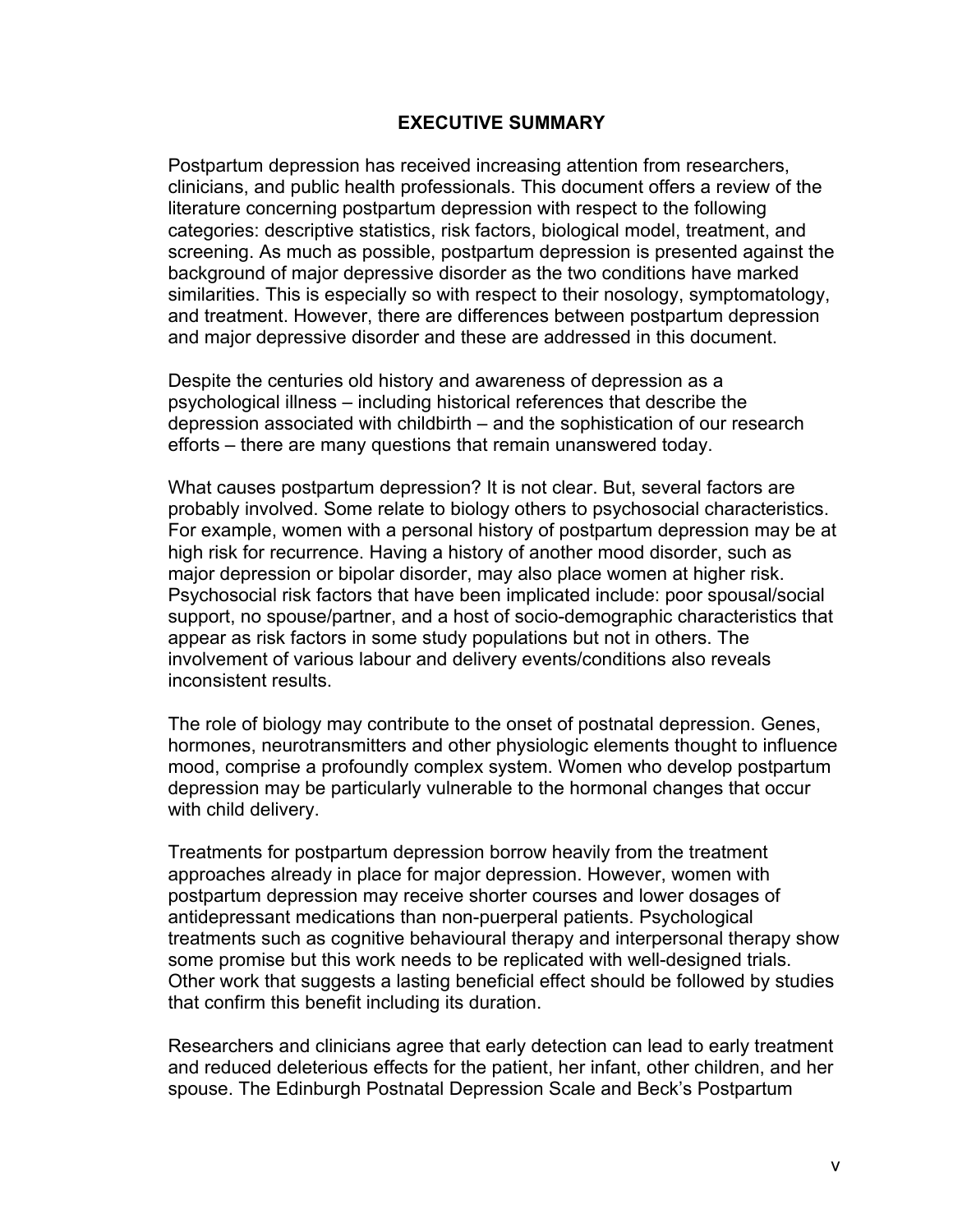Depression Screening Scale are two instruments used during the postpartum. Although it may be beneficial to use either, the implementation of a screening program raises some concerns. Who should screen, when to screen, how many times, and what supports are in place should the demand for professional and community resources increase.

While several medical science and community health professionals may wonder if they should be 'doing something different' – the process and method to address this question is another complexity for the mix. Should new roles or new tasks be defined using a comprehensive needs-impact based planning process?

What elements of the research should be included and how should disparate and conflicting findings be managed within the decision-making framework? These questions lay in the wake of our attempts to re-examine current priorities in order to address the challenges posed by postpartum depression.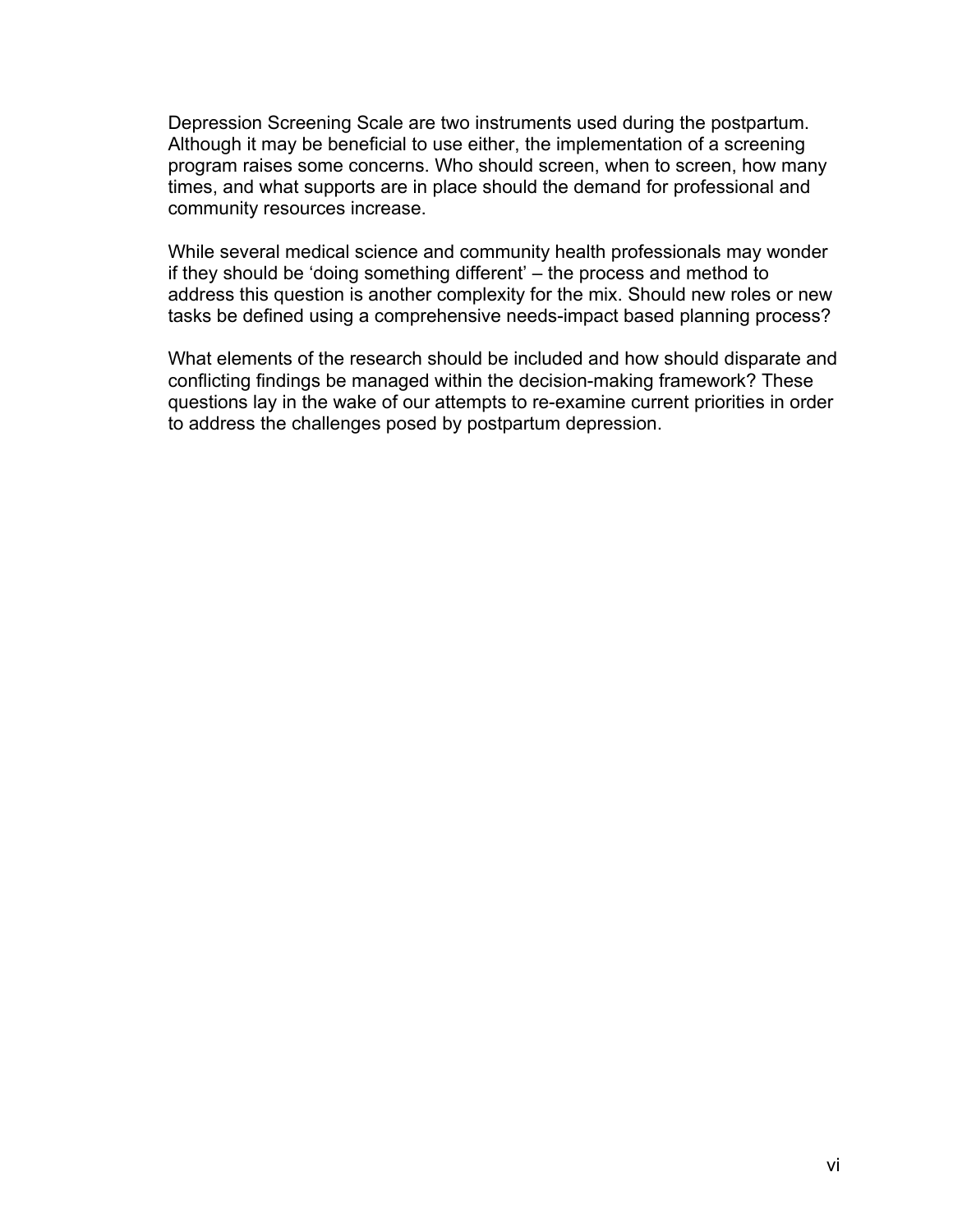## **DEPRESSION: A MOOD DISORDER**

For most people, moods are temporary emotional states in response to ordinary living. However, a mood state that becomes an involuntary way of "being" may represent a psychological illness.

A depressive mood disorder is an illness involving the body, mind, mood, and thoughts. In fact, disturbed mood of sufficient duration, severity, and persistence can be a disabling illness that interferes with daily life.<sup>1</sup>

Mood disorders with depressive symptoms are classified in the Diagnostic and Statistical Manual IV-TR into three main categories. These include major depressive disorder, dysthymic disorder, and depressive disorder not otherwise specified.  $2$ 

#### Postpartum Depression

Postpartum depression is classified as a sub-type of major depressive disorder. The criterion for this sub-type - onset of depression within four weeks postpartum – is a special descriptor or specifier.<sup>3</sup>

Postpartum psychological illness was initially conceptualized as a group of disorders specifically linked to pregnancy and childbirth. They were considered diagnostically distinct from other types of depressive disorders. However, current evidence suggests that the characteristics of mood disturbance that emerge during the puerperium do not differ significantly from non-puerperal mood disorders. In addition, population based studies have revealed similar rates of minor and major depression in puerperal and non-puerperal cohorts.<sup>4</sup>

### **Depression: Symptoms and Diagnosis**

Depression is not a new illness. Hippocrates made one of the earliest references to depression – melancholia – during the 5<sup>th</sup> Century BC.<sup>5</sup>

An episode of major depressive disorder of sufficient intensity and duration can adversely affect many core aspects of one's life – thoughts, feelings, self-esteem, relationships, work life, physical health, and behaviour.

In order to distinguish major depression from feeling low or a situational period of grief, a major depression must meet a threshold of severity, last for at least two weeks, and involve the symptoms listed in Table 1.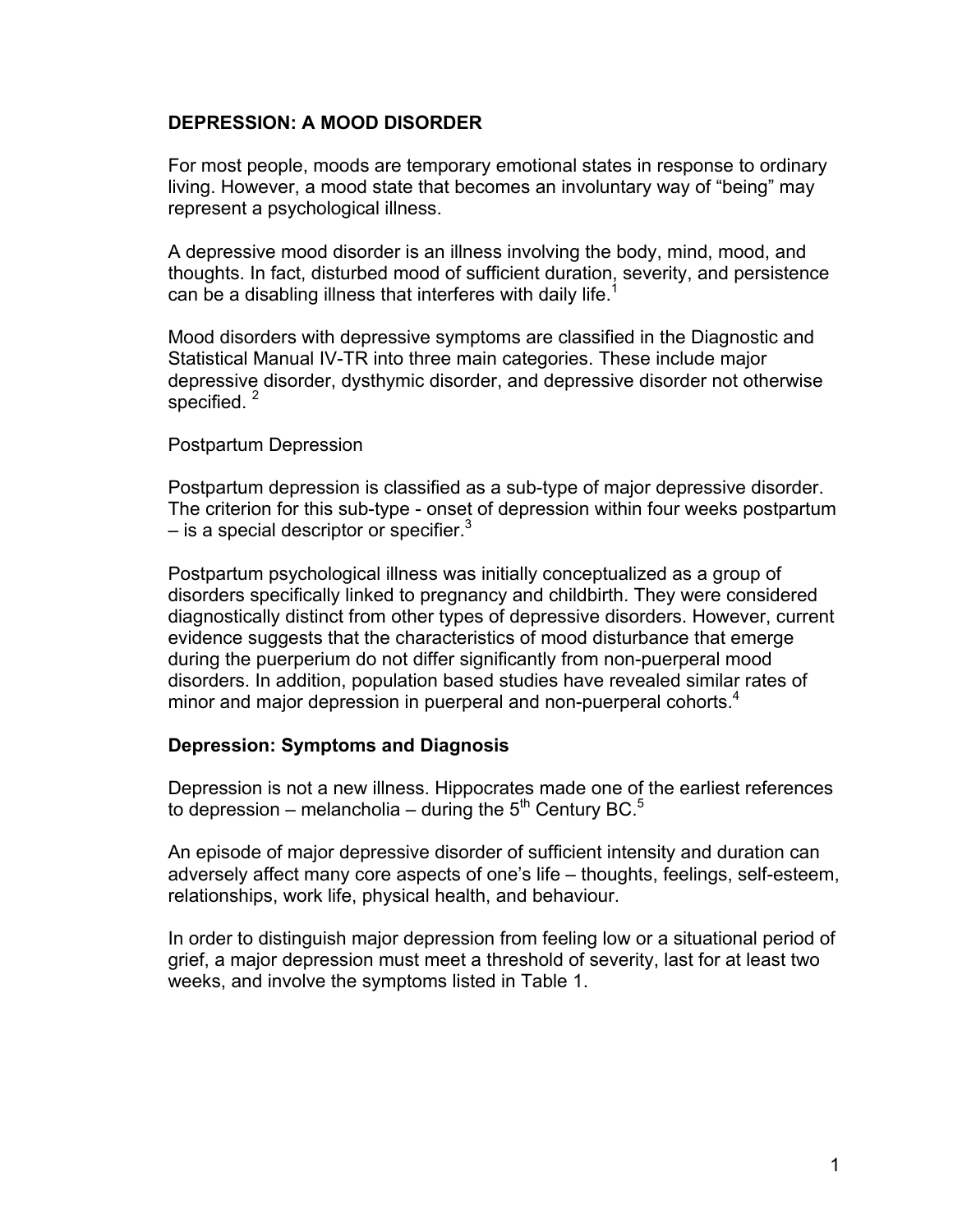#### **Table 1 Criteria for Major Depression**



The cardinal symptom(s) of major depression is depressed mood and/or loss of interest or pleasure. Other symptoms can vary within these criteria.<sup>6</sup> Researchers believe that depression may have a number of complex and interacting causes.

## **Postpartum Depression**

The term postpartum depression usually refers to three postpartum psychological conditions: postpartum blues, postpartum depression, and postpartum psychosis. These range in severity, duration, and treatment. Some describe these disorders as a "continuum". Although, severe postpartum blues may be followed by postpartum major depression<sup>8</sup> a woman is not destined to experience one illness then the other along the continuum.

## Postpartum Blues

Postpartum blues is a period of heightened emotion occurring in up to 85% of women. This condition peaks at 3 to 7 days following delivery and can last for up to 10 days to 2-3 weeks. Symptoms include: always being "on the verge of tears", crying spells, sleep disturbance, fatigue, and headache. Feeling sad or irritable is also present.  $\frac{8}{3}$ 

However, a woman with the "baby blues" is not disproportionately stressed, anxious, or adversely overwhelmed. Also, severe depressive feelings are not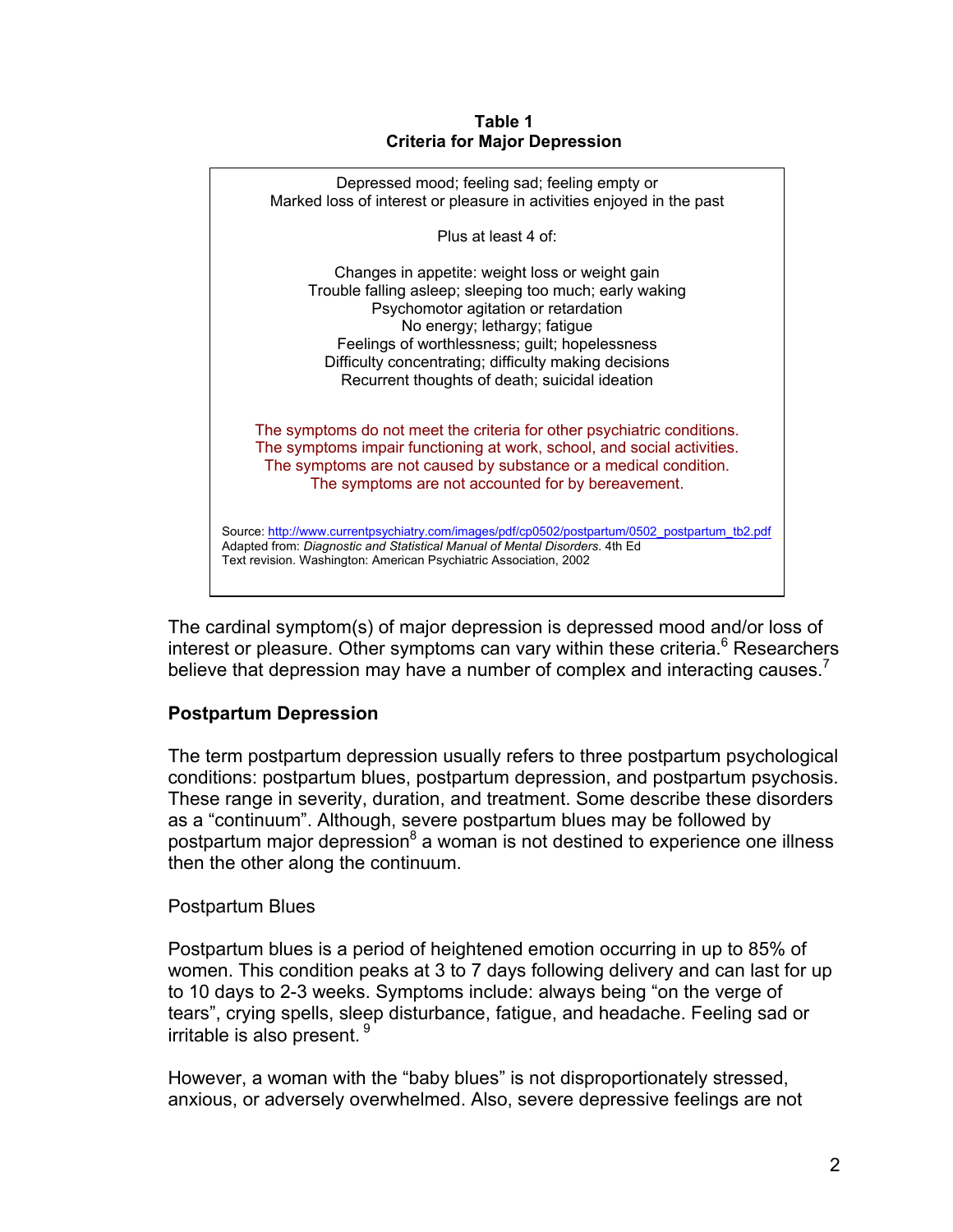associated with postpartum blues. Treatment is not indicated as the condition is said to be self-limiting and recovery appears to be complete.

Postpartum Depression (Postpartum Major Depression)

Postpartum depression occurs in 10 -15% of women.<sup>10</sup> Onset can range from 24 hours following delivery to 4 - 6 weeks or 6 -12 months postpartum.<sup>11</sup> However, symptoms are generally seen within the first month.<sup>12</sup> Onset can be abrupt or gradual. Untreated postpartum depression may last for 3 to 14 months.<sup>13</sup>

Symptoms of postpartum depression include: depressed mood, tearfulness, mood swings, inability to enjoy activities that used to be of interest, sleep disturbance, fatigue, difficulty concentrating, and altered appetite.

Anxiety, obsessive worry about the baby's health, and/or a profound sense of guilt may also be present. These symptoms are not typical of major depression *per se* but can be part of postpartum depression [See Table 2]. Feeling inadequate and overwhelmed are other symptoms.<sup>14</sup>

A mother may also be afraid to be alone with the baby, or she may think about harming her infant. However, postpartum depression is a non-psychotic depression and only very rarely will a woman carry out harmful thoughts.15

It is important for a clinician to distinguish between the expected upsets reported by a new mother and the onset of clinical depression. For instance, detailed questioning may reveal the difference between a patient who cannot sleep because of night-time feedings versus a mother who cannot sleep even when she has the chance i.e., when baby is sleeping.<sup>16</sup>

Postpartum Psychosis (Puerperal Psychosis)

Approximately 1-2 per 1,000 women develop postpartum psychosis. In terms of disabling symptoms, need for treatment, and irreparable consequences, it is considered the most serious form of postpartum psychological disturbance.<sup>17</sup>

The onset of postpartum psychosis can occur 2-3 days or up to 4 weeks following childbirth. In the majority of cases symptoms appear within 2 weeks.<sup>18</sup>

Early onset symptoms include: restlessness, irritability, and difficulty sleeping. Subsequent symptoms evolve rapidly presenting as depressed or profoundly elevated mood and disorganized/confused behaviour.<sup>19</sup> Some women may appear as manic despite the depressive classification of this illness <sup>20.</sup>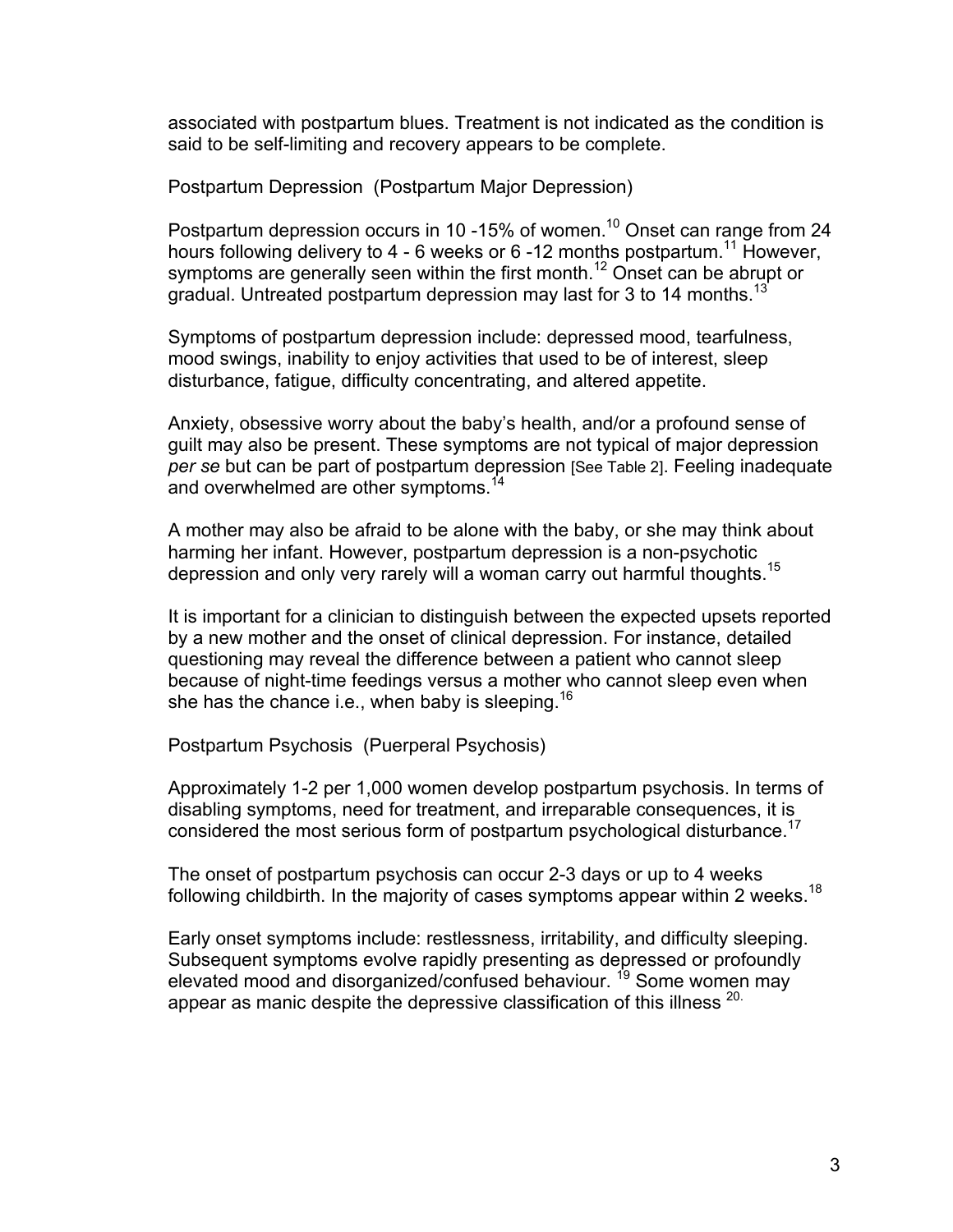| Symptoms of Major Depression may include: |                                                                                                     | In addition, PPD may include:                                                                 |  |
|-------------------------------------------|-----------------------------------------------------------------------------------------------------|-----------------------------------------------------------------------------------------------|--|
|                                           | Sluggishness, fatigue, exhaustion<br>Sadness, depressed mood,<br>hopelessness                       | Excessive concern for the baby<br>$\bullet$<br>or excessive anxiety over the<br>baby's health |  |
|                                           | Poor concentration, indecisiveness, or<br>confusion                                                 | Guilt, inadequacy,<br>worthlessness, feeling like a<br>failure at motherhood                  |  |
|                                           | Memory loss                                                                                         | Fear of losing control or "going"<br>crazy"<br>Irritability<br>Lack of interest in the baby   |  |
|                                           | Uncontrollable crying, irritability                                                                 |                                                                                               |  |
|                                           | Agitation or slowed movements                                                                       |                                                                                               |  |
|                                           | Recurrent thoughts of death or suicide                                                              | Fear of harming the baby                                                                      |  |
|                                           | Significant weight loss when not dieting,<br>or weight gain, or decrease or increase<br>in appetite | Diminished libido<br>Obsessive thoughts                                                       |  |
|                                           | Markedly diminished interest or<br>pleasure in all or almost all activities                         |                                                                                               |  |
|                                           | Exaggerated highs and/or lows                                                                       |                                                                                               |  |
|                                           | Lack of interest in sex                                                                             |                                                                                               |  |
|                                           | Insomnia or hypersomnia                                                                             |                                                                                               |  |
|                                           | Feelings of worthlessness or excessive<br>or inappropriate guilt                                    |                                                                                               |  |

#### **Table 2 Major Depression and Postpartum Depression**

From: Kennedy, R.S., & Suttenfield, K. (2001). Postpartum Depression. *MedGenMed*, 3(4), 2001

http://www.medscape.com/viewarticle/408688

The psychotic element includes having false beliefs (delusions) about the baby and/or seeing or hearing things that are not there (hallucinations). For example, a woman may believe her child is evil. Or, she may see recurrent and vivid images of blood and weapons.<sup>21</sup>

Other symptoms can appear as: severe/profound sleep disturbance, i.e., no sleep for several days, agitation, appetite changes, low libido, no energy, and mood swings.

In contrast with postpartum major depression, women may carry out the harmful actions their recurrent thoughts or visuals suggest. A woman may hurt or kill her child and herself. Other children in the family may also be harmed or killed.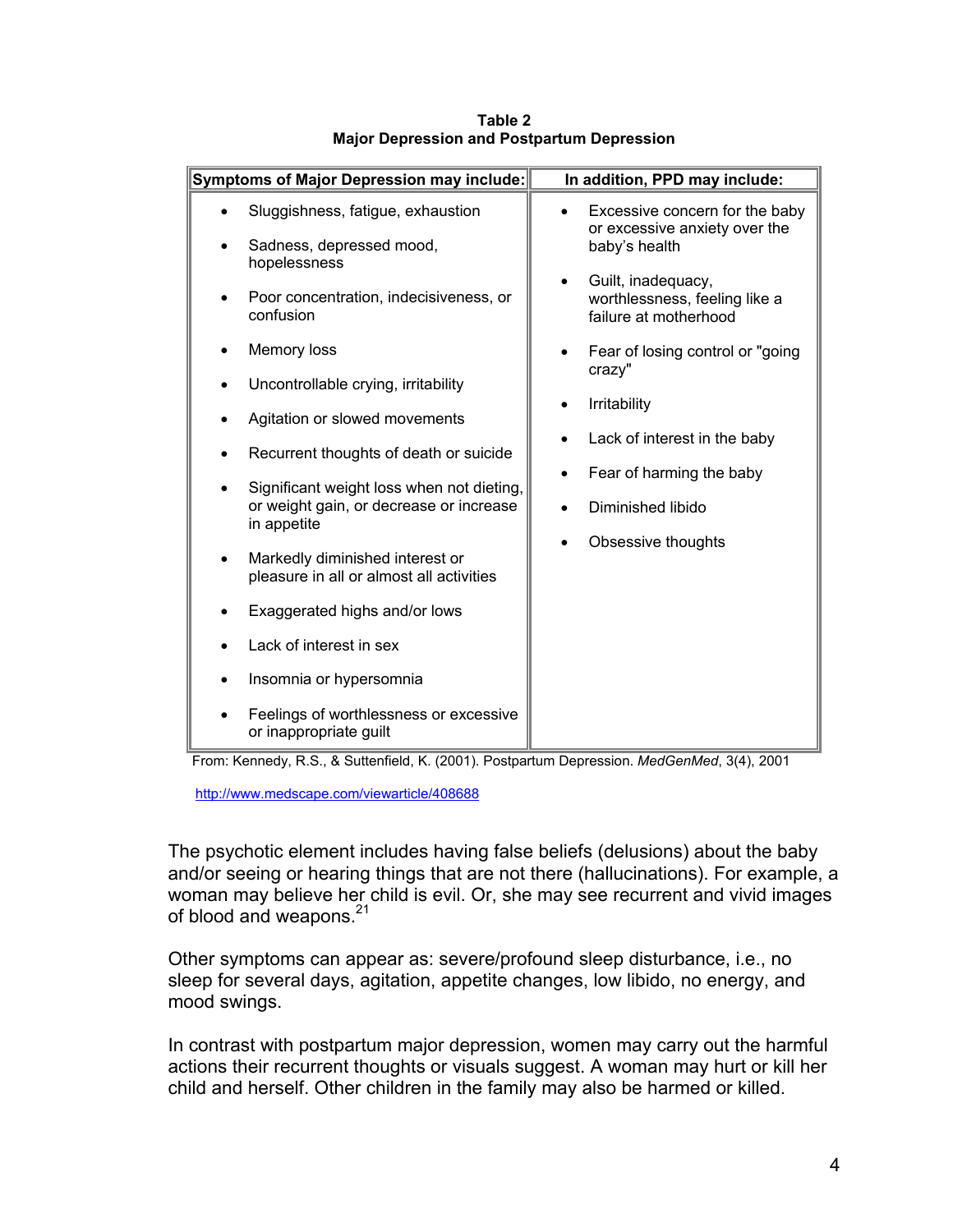Less severe cases of postpartum psychosis are often dismissed as part of the normal maternal adjustment associated with childbirth.<sup>22</sup>

However, postpartum psychosis is a psychiatric emergency that requires immediate medical attention - hospitalization and treatment. It can lead to some of the most severe disturbances seen in psychiatry.<sup>23</sup>

## **POSTPARTUM DEPRESSION: RISK FACTORS**

Research suggests that women with various *risk factors –* characteristics related to health and environment - may have a higher likelihood of developing a postpartum depressive disorder. A risk factor may involve biology, lifestyle, or some aspect of the social and family environment, i.e., psychosocial.

Although some contradictory results are present among various studies, it is generally believed that risk factors can help identify women who may develop postpartum depression.<sup>24, 25</sup> Consequently, these women may receive appropriate care during pregnancy or follow-up after delivery.

Previous Postpartum Depression

Citing the work of Llewellyn, Stowe, & Nemeroff (1997), and O'Hara, Neunaber, & Zekoski (1984), Stocky and Lynch reiterate that women who report a previous episode of postpartum depression may be at increased risk to experience a recurrence of postpartum depression.<sup>26</sup>

Various researchers have estimated the re-occurrence rate of postpartum depression. Women with a history of postnatal depression may be at 50% risk to experience a subsequent depressive episode related to childbirth.<sup>27, 28</sup> Epperson (1999) concluded that approximately one third of women may experience another depression associated with a future delivery. $29$ 

Although researchers agree that a history of postpartum depression a risk factor others cautiously maintain that the magnitude of this risk is unclear.  $30$ 

Previous Psychiatric Illness

Women with previous psychiatric illness are also at greater risk to develop postpartum depression. Women with a history of mood disorder are especially at increased risk.<sup>31</sup>

Recurrence rates for women with bipolar disorder range from 20 -  $50\%$ <sup>32</sup> Referring to work by Cohen et al. (1995), Epperson cites a recurrence rate of 60% for bipolar women.  $33$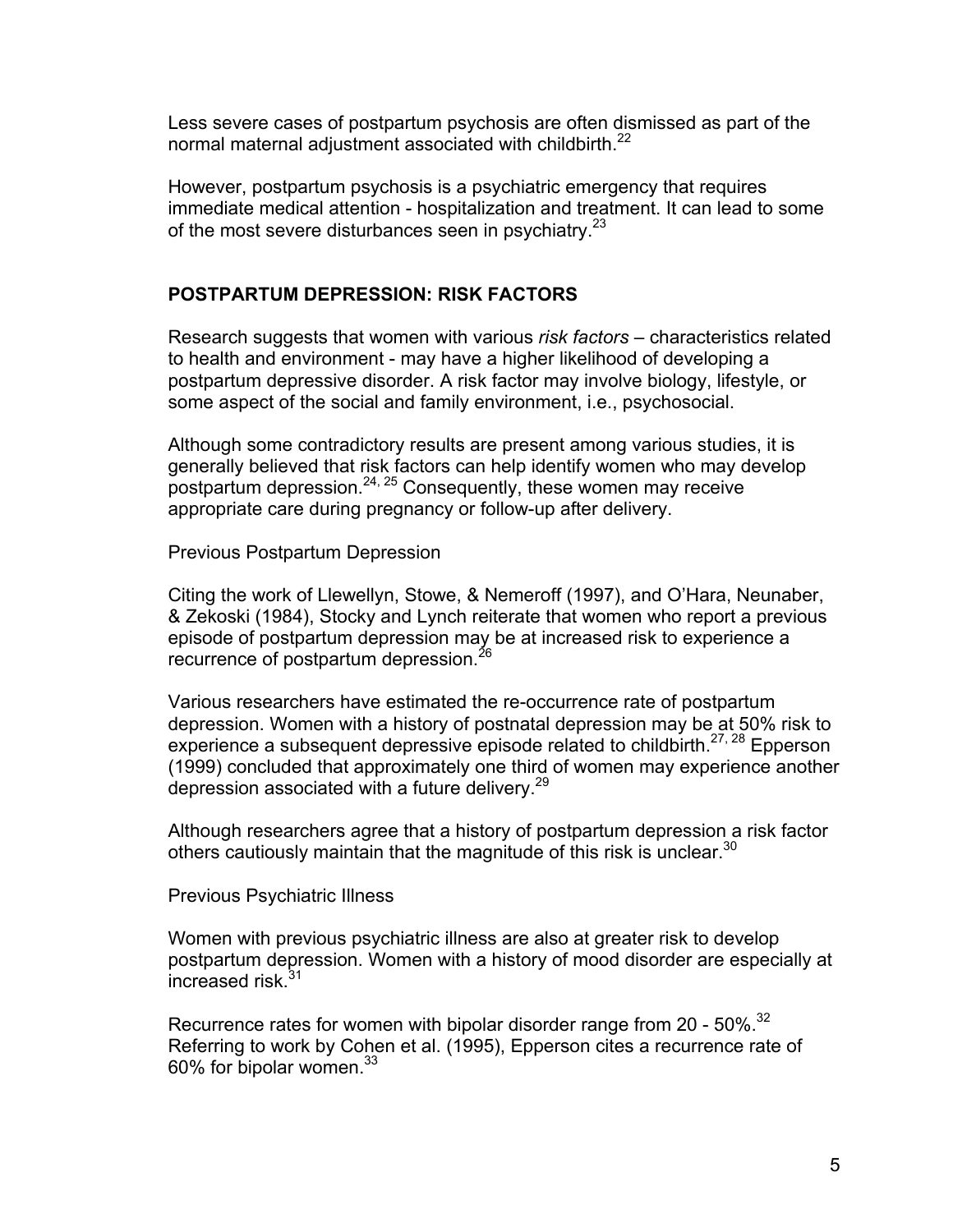Women with a history of postpartum psychosis appear to be at greatest risk for recurrence of postpartum depression. Nonacs and Cohen (1998) cite previous work that estimates a 70% relapse rate for this subgroup of women.<sup>34</sup>

Steiner (2002) found that 78% of women diagnosed with postpartum depression had either a personal history of psychiatric illness or a close family member had a history of psychiatric illness.35

Fossey et al. (1997) showed that severe maternity blues present at 5 days postpartum was also present at 8 months postpartum. They hypothesized that having a severe case of the 'maternity blues' may be a predictor, i.e., risk factor, for postpartum depression.<sup>36</sup>

### **Psychosocial Risk Factors**

Researchers have examined the influence of various psychosocial characteristics that may be associated with postpartum depression.

Low Social/Spousal Support

In recent work, Epperson (1999) reiterates findings from O'Hara (1986) suggesting that dissatisfaction with the marital relationship and poor social support increases a woman's risk to develop postpartum major depression.<sup>37</sup>

Citing five previous studies (including two from O'Hara), Nonacs (1999) agrees that women with inadequate social supports and poor marital relationships appear to be particularly vulnerable to develop postpartum depression.<sup>38</sup>

Single Parent/Low Income

Susman (1996) maintains that postpartum affective illness can be more pronounced in single parents or mothers with low economic status.<sup>39</sup>

Additional research lists the suspected involvement of other psychosocial risk factors. These include: poor communication with the spouse<sup>40</sup>, loss of a mother or other close family member<sup>41</sup>, having other children in the home, low educational level, being an adolescent mother $42$ , having low life-satisfaction in general<sup>43</sup>, being stressed by the new role<sup>44</sup>, feeling that this pregnancy was unintended or unwanted<sup>45</sup>, and delivery of a low birth weight infant.<sup>46</sup>

Others have found that mothers who had used a high number of sick leave days during pregnancy<sup>47</sup>, or made excessive use of the hospital emergency room, or several paediatric/antenatal visits<sup>48</sup> were at risk to develop postnatal depression.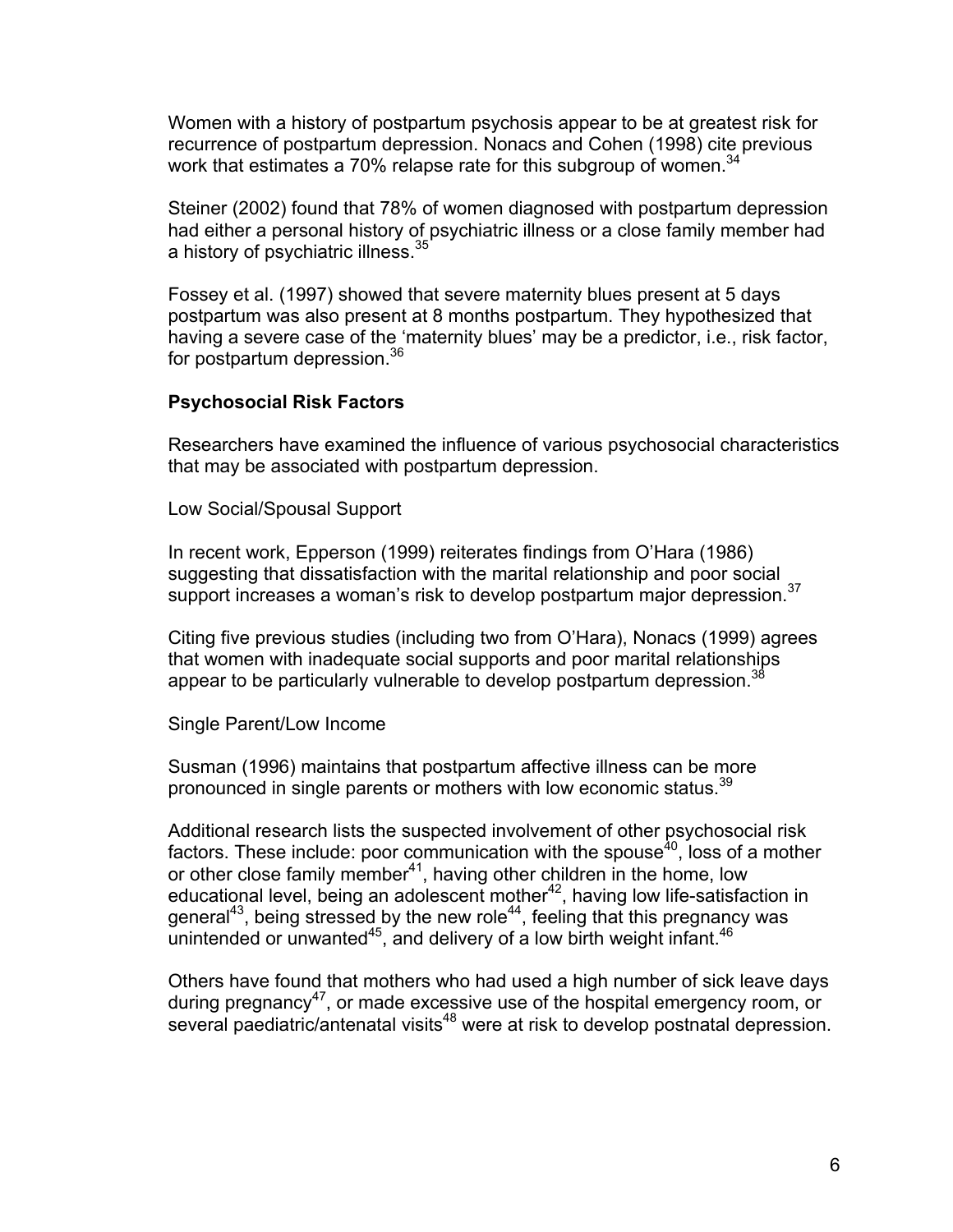C. T. Beck offers this list as risk factors: previous prenatal depression, previous depression, lack of spousal/social support, life stress, child care stress, severe maternity blues, marital dissatisfaction, and prenatal anxiety. <sup>48a</sup>

### **Labour/Obstetric Risk Factors**

Contradictory results have been found with respect to labour and delivery events and their possible role in postpartum depression. Some research suggests that complications of labour have not been shown to predict the occurrence of postpartum depression. Other research suggests that obstetric factors may increase the risk of postpartum depression.

For example, emergency caesarean section appeared as a risk factor in work completed by Boyce & Todd (1992) but not in work completed by Josefsson et al.  $(2000)$ .  $^{49}$ 

## *Risk Factors: Interpret with Caution*

Apart from their descriptive value, the clinical utility of some psychosocial risk factors seems limited in light of the contradictory results obtained across several studies. Some work supports the contention that socio-economic and demographic variables may influence the development of postpartum affective illness and other work does not - or finds no association.

Also, the magnitude or strength of the predictive value of some risk factors is unknown. The role of multiple risk factors (having multiplicative or additive effects) is also not clear. Subsequently, the role of protective (as opposed to risk) factors is largely undetermined.

Study design, small sample size, how the sample of women was selected (convenience or random), and the characteristics of the study sample can also limit the ability of research findings to be extended to the general population of women.

## **POSTPARTUM DEPRESSION AND BIOLOGY**

Researchers acknowledge that it is unlikely that one cause can account for the complexity that depression presents as an illness. Instead, a combination of genetic, psychological, and environmental factors is most likely involved in the onset of a depressive disorder.<sup>50</sup>

Some research explores the biological etiology of depression. Evidence from neuroscience, genetics, and clinical investigation demonstrate that depression is a disorder of the brain. Modern brain imaging technologies are revealing, that in depression, neural circuits responsible for the regulation of moods, thinking,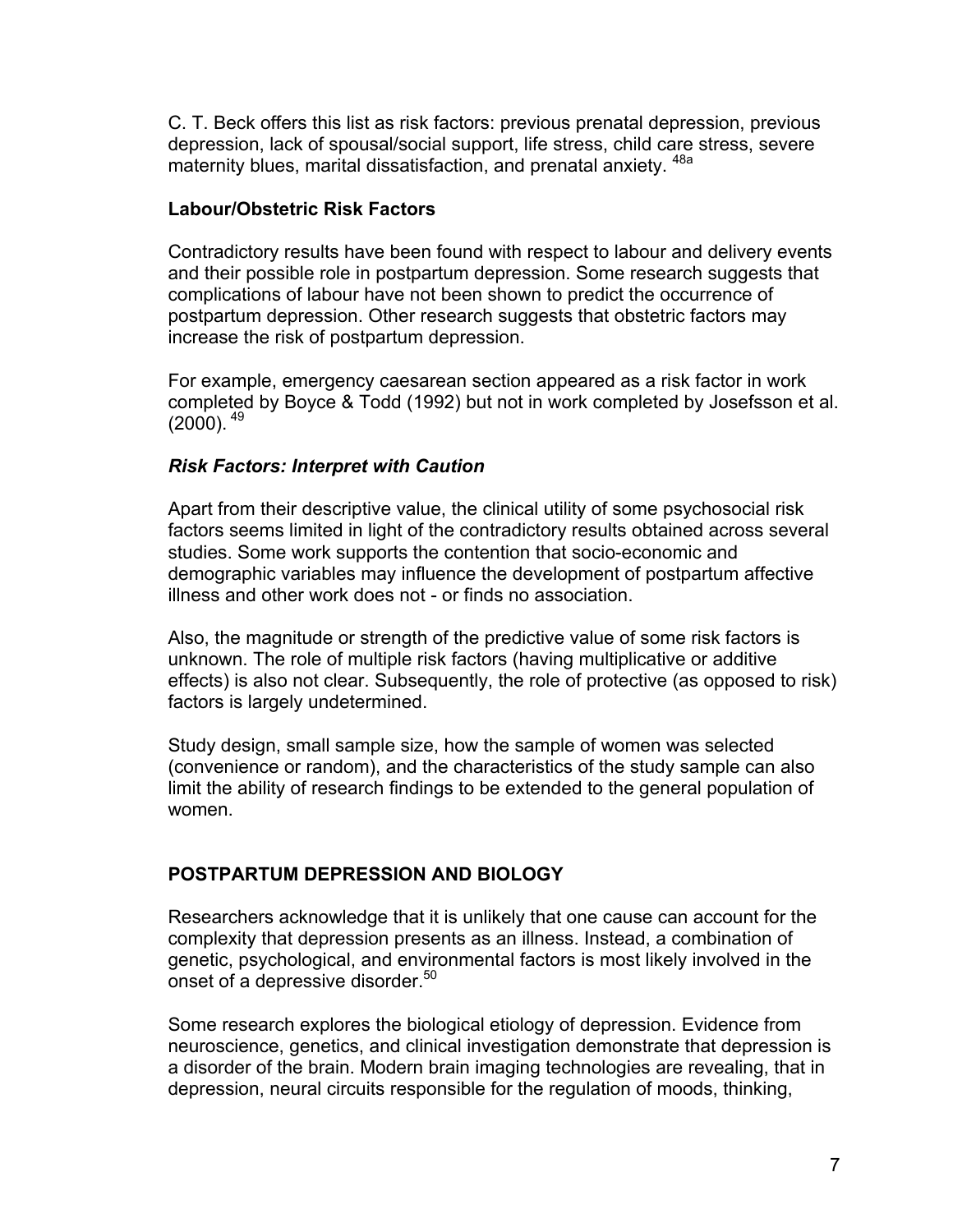sleep, appetite, and behaviour fail to function properly, and that critical neurotransmitters – chemicals used by nerve cells to communicate – are out of balance.<sup>51</sup>

## **Genetic Link and Depression**

Having a family history of depression is considered to be a risk factor for depression. However, no specific gene has been identified as "the gene for depression". In addition, studies that examine depression in families and twins do not conclusively demonstrate that depression is expressed in subsequent generations through a genetic link. Yet, researchers suspect that a gene(s) may be involved and work is continuing in this area.<sup>52</sup> For example, some genetics research suggests that a vulnerability to depression may result from the influence of multiple genes acting together with environmental factors.<sup>53</sup>

## **Depression and Hormones**

Hormonal factors may contribute to the increased rate of depression in women particularly such factors as menstrual cycle changes, pregnancy, miscarriage, the postpartum period, pre-menopause, and menopause.<sup>54</sup>

Women appear to be at increased risk to develop depression, as the rate of depression in women is approximately twice the rate seen in men.<sup>55</sup> One possible hypothesis that may account, even in part, involves the different roles that various sex hormones in male and female biology. Specifically, hormones related to the female reproductive system.<sup>56</sup>

Unlike males, women's biology is marked by hormonal fluctuations that occur during various events along the female lifespan. For example, before menstruation levels of estrogen and progesterone are lowest. It is hypothesized that the onset of premenstrual dysphoric disorder (premenstrual syndrome) may be related to the drop in estrogen. Similarly, depression at menopause may be related to the decreased production of estrogen. Finally, postpartum depression may be related to the substantial decrease in estrogen that occurs after childbirth.  $57$  (Levels of estrogen may fall 1000-fold within 48 hours after birth.  $58$ )

## **Hormones and Mood Regulation**

Sex or gonadal hormones and mood regulation are related. They are aspects of the neuroendocrine system. This system regulates multiple functions of the mind, the brain, and the body, and can influence the way nerves function. In particular, gonadal hormones have a pronounced effect on the central nervous system – including the areas responsible for mood and cognition.<sup>59</sup>

Estrogen and its involvement with serotonin regulation has been studied extensively. Fluctuating levels of estrogen may interfere with serotonin regulation and this may influence the onset of depression. $60$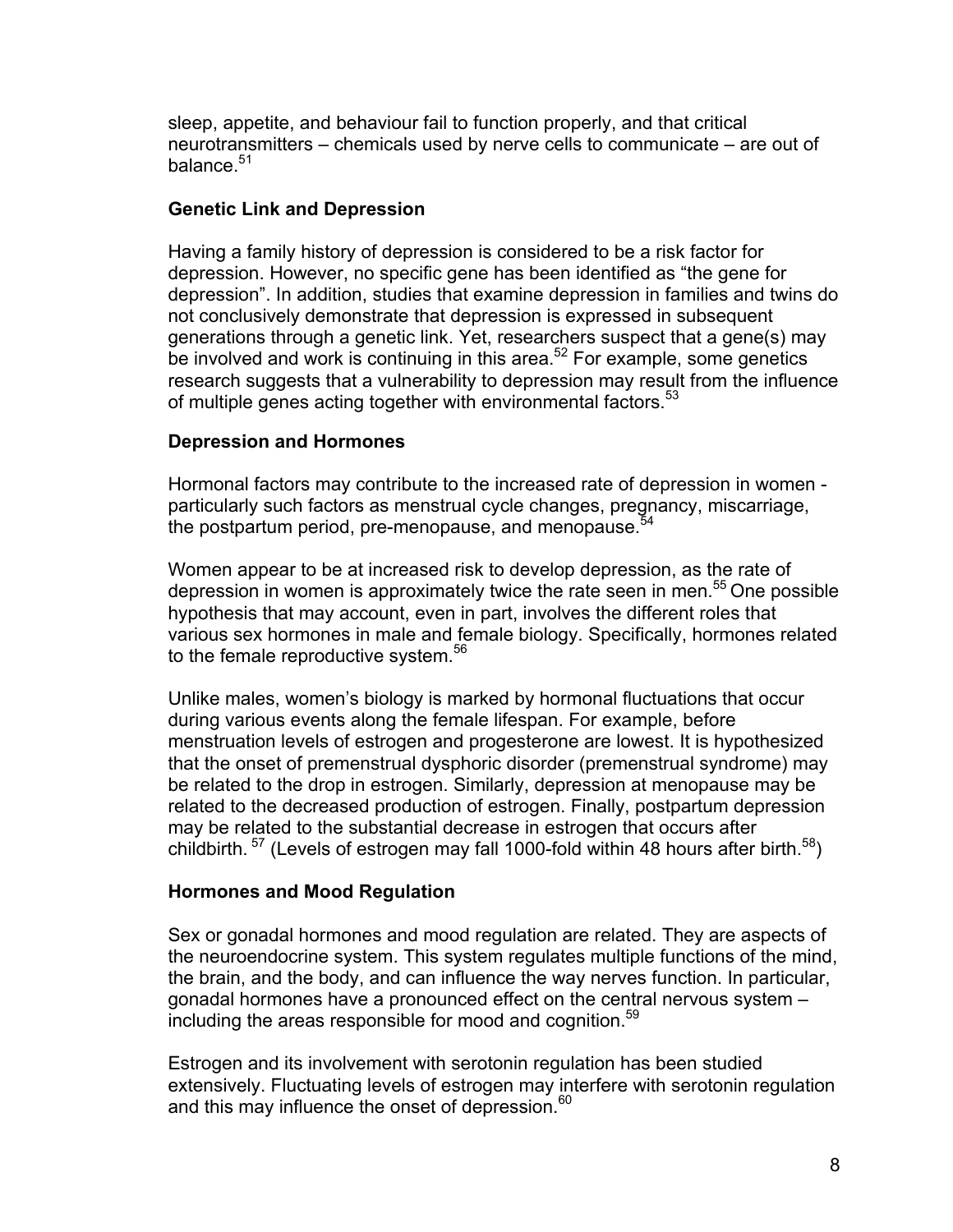The behaviour of other hormones (e.g., progesterone, cortisol) and other neurotransmitters (e.g., norepinephrine, dopamine) is also part of the biological aspects of mood regulation and the onset of depression.<sup>61</sup>

#### **Hormones and Postpartum Depression**

Some researchers suspect that postpartum depression is associated with the rapidly changing hormonal environment during the postpartum.<sup>62</sup> Since depression may be related to falling levels of estrogen, then the onset of postpartum depression may be related to the rapid decline of estrogen that  $\overline{\text{occurs}}$  at childbirth.  $63$ 

Ultimately, the occurrence of postpartum depression may be associated with three conditions. These include the abrupt hormonal shifts that occur after delivery, the intense psychosocial stresses related to childbirth and motherhood, plus an unknown underlying vulnerability that contributes to postpartum depression in some women and not others.<sup>64</sup>

## **POSTPARTUM DEPRESSION: TREATMENT**

Treatment options for postpartum depression include antidepressant medications, various forms of psychological counselling, and electroconvulsive therapy. These three treatment modalities are also used to treat non-puerperal depression.<sup>65</sup>

## **Medications for Postpartum Depression**

There are three main classifications of antidepressant medications. They are: tricyclic antidepressants, serotonin reuptake inhibitors, and the novel (or atypical) agents.

Serotonin Reuptake Inhibitors (SSRI)

During the early 1980s, European scientists developed a class of drug – serotonin reuptake inhibitors (SSRIs) - that affect the mood-modifying neurotransmitter serotonin. In North America, during the late 1980s, the Eli Lilly Company developed the SSRI called fluoxetine (Prozac®). 66

The selective serotonin reuptake inhibitors (SSRIs) have become the first-line agents for the treatment of depression because of their favourable side-effect profile, ease of use, and proven efficacy.<sup>67</sup>

However, despite the similarity between major depressive disorder and postpartum depression, postpartum depression is not always treated for the same duration and at similar dosages as non-puerperal major depression. As the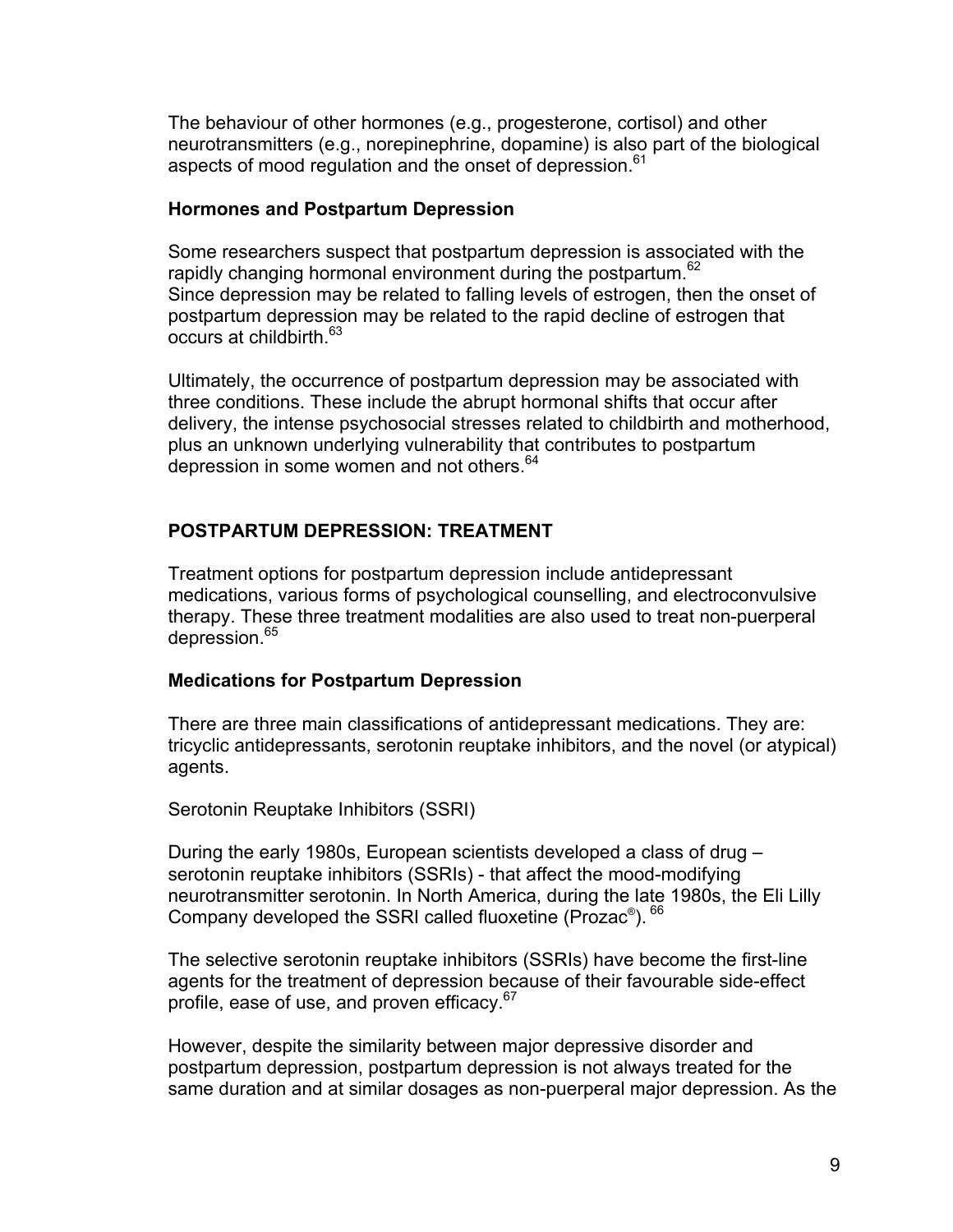data do not suggest that an episode of postpartum major depression should be managed differently, women with non-psychotic postpartum depression should be treated for similar periods of time and with comparable doses as prescribed for patients with non-puerperal depressive illness.<sup>68</sup>

The effectiveness of antidepressant medications to treat postpartum mood disturbance has been demonstrated in both open trials and double-blinded studies. Several studies demonstrate the efficacy of fluoxetine and sertraline. In all of this research, standard doses of the antidepressant medication were effective and well tolerated.<sup>69</sup>

The use of SSRIs should be seriously considered to treat women who have moderate to severe postpartum depression, especially if they have suicidal thoughts, difficulty functioning, or have not responded to nonpharmacologic treatment $^{70}$ 

#### Breastfeeding and SSRI Medications

All psychotropic medications (including SSRIs) are excreted in breast milk and their use during breastfeeding is a significant concern.<sup>71</sup> Whether or not a mother should breastfeed while taking SSRIs is ultimately a risk-benefit decision. The risks of untreated depression (inhibited mother-infant attachment, alcohol/smoking use during untreated depression etc.) must be compared to the benefits, i.e., the safety of not exposing the infant to any medication.<sup>72</sup>

Although the use of SSRIs is not expressly contraindicated for mothers who wish to breastfeed, it is important to acknowledge that no research has demonstrated that infants are not at risk from breastmilk that contains undetectable concentrations of SSRIs and their metabolites. A child will be exposed but the short-term and long-term effects are unknown.<sup>73</sup>

However, mothers who take a SSRI and also wish to breastfeed can minimize infant exposure by waiting until after the medication peaks in her system (breastmilk concentration). In the case of sertraline, waiting 1 to 9 hours after taking a dose may limit the infant's exposure to the medication.<sup>74</sup>

### Tricyclic Antidepressants

During the late 1950s, a tricyclic compound was used to treat psychiatric patients. It appeared to work by blocking the reuptake of two neurotransmitters norepinephrine and serotonin. As a result, imipramine became the first of many tricyclic antidepressants.<sup>75</sup> During the 1960s and 1970s, they were the first-line class of antidepressants.76 Today, tricyclics such as amitriptyline and clomipramine are second-line agents used to treat major depressive disorder.<sup>76</sup>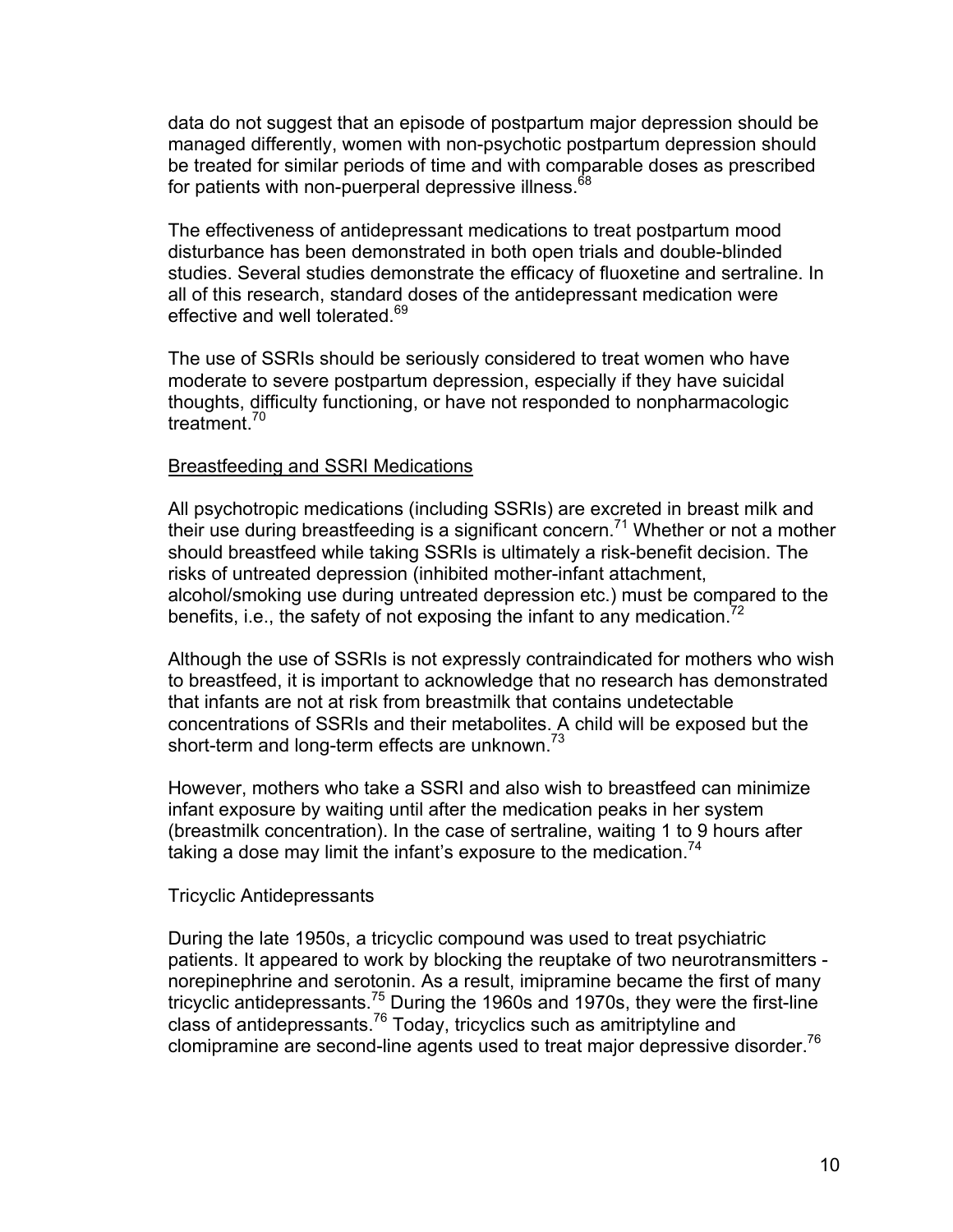Replaced by first-line antidepressants, tricyclics and their role in the management of postpartum depression is not a current area of research.

### Pregnancy, Breastfeeding, and Side Effects

Although tricyclic antidepressants have been available for almost fifty years, research that examines their use during pregnancy is still plagued with methodological difficulties. Some fetal abnormalities have been reported, but no clear associations have been demonstrated.<sup>77</sup>

Breastfed infants have undetectable serum levels. However, short-term and longterm effects of exposure are unknown and it is recommended that a mother express breastmilk immediately before she takes this medication or wait 4 hours after a dose before breastfeeding her infant.<sup>78</sup>

Side effects such as dry mouth, sedation, and postural hypotension are more pronounced in pregnant women and can cause withdrawal symptoms of tachypnea, tachycardia, cyanosis, irritability, and diaphoresis in the neonate.<sup>79</sup>

### Novel (or Atypical) Agents

The novel agents include Wellbutrin (bupropion) and venlafaxine. Wellbutrin (bupropion) is a norepinephrine dopamine reuptake inhibitor used to treat depression. It has no clinically significant impact on serotonin.<sup>80, 81</sup> The increased risk of seizures associated with bupropion deters its use during pregnancy, especially in women subject to eclampsia.<sup>82</sup>

Cohen et al. found improvement in screening scores after an 8-week course of venlafaxine. <sup>83</sup>

## **Hormone Treatments for Postpartum Depression**

Since the onset of postpartum depression may be related to the drop in estrogen and progesterone the use of hormonal therapy has been considered as a treatment.

Estrogen Hormonal Therapy

The use of estrogen to treat a variety of psychiatric disorders including postpartum depression has received renewed interest over the past few years.<sup>84</sup>

A double-blinded study compared the use of 17-β estradiol with a placebo in 61 women with major postpartum depression. Within three months, 80% of the women receiving estrogen (via an estrogen patch) scored below the threshold for depression using the Edinburgh Postnatal Depression Scale. The placebo group did not fare as well – 31% scored below the scale's depression cut point.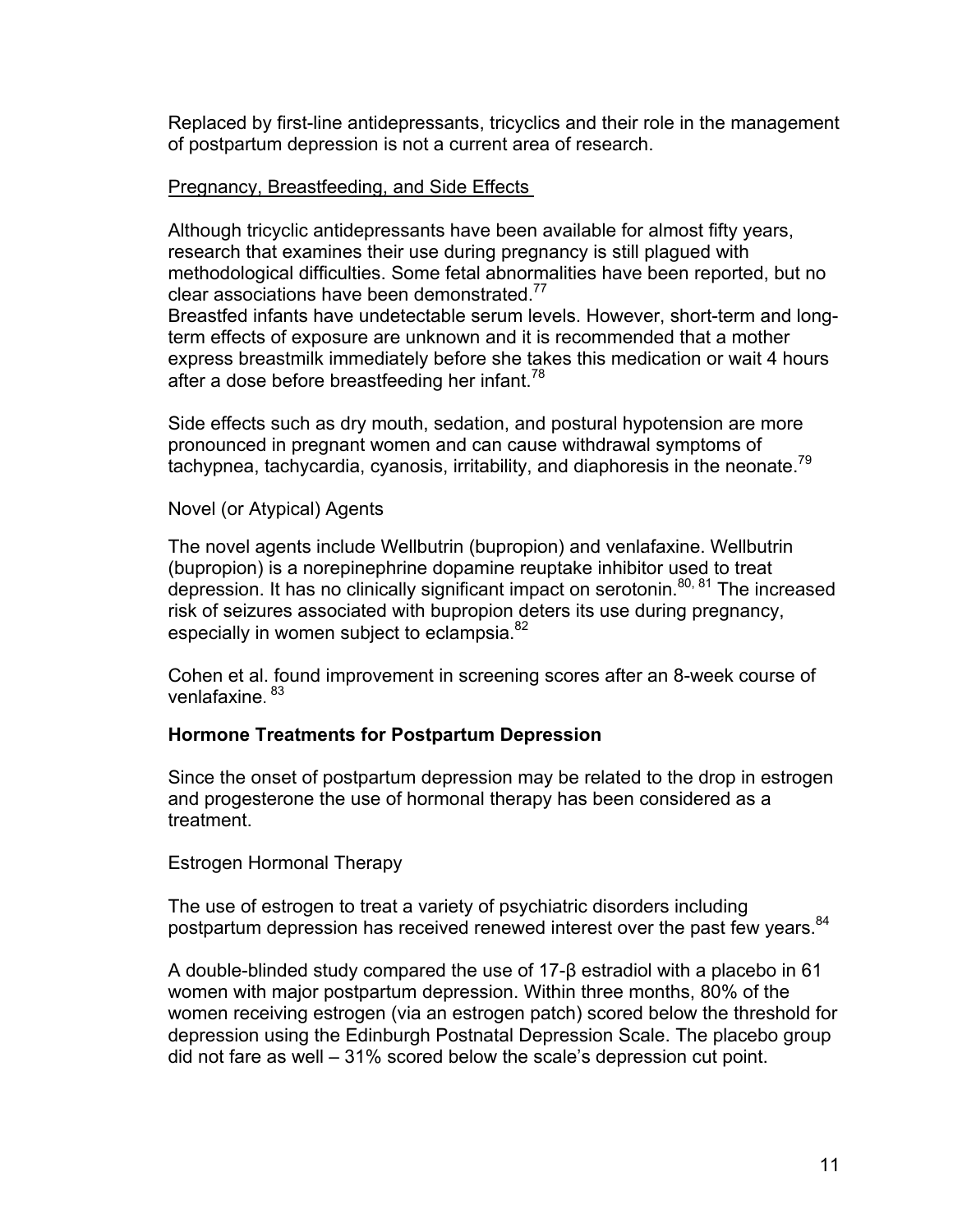Although this may suggest that the estrogen treatment was better than no treatment - the placebo - nearly half of the estrogen-treated patients were taking antidepressant medication. This confounding aspect makes it difficult to assess whether estrogen alone was effective.<sup>85</sup>

 An 8-week study by Ahokas et al. involved 23 women with major depression (with documented estrogen deficiency) who were treated with sublingual 17-β estradiol. A significant reduction in depression was seen during the first week, and by the end of the second week 19 of 23 patients were considered clinically recovered.<sup>86</sup>

In addition, findings from a controlled study by Gregoire et al. and an open-label study by Sichel et al. suggest that high doses of estrogen may be effective to treat or prevent postnatal depression, However, serious methodological shortcomings limit these findings to be generalized. The need for an anticoagulant medication is also a concern with high-dose estrogen therapies.<sup>87</sup>

Progesterone Hormonal Therapy

A study conducted by Dalton used progesterone treatments to prevent the reoccurrence of postnatal depression. Treated women had a reoccurrence rate of 7% compared to 67% of untreated women. This study had serious methodological limitations and its findings have not been duplicated since its completion in 1989.<sup>88</sup>

Recently, Lawrie et al. maintained that there is no place for synthetic progestogens in the prevention or treatment of postnatal depression. They found that long-acting norethisterone enanthate is associated with an increased risk of postnatal depression. The role of progesterone has yet to be evaluated in a randomized placebo-controlled trial.<sup>89</sup>

### **Psychotherapy for Postpartum Depression**

These non-pharmacologic treatments for depression and postnatal depression include interpersonal psychotherapy and cognitive behavioural therapy. Aspects of psychodynamic and experiential psychotherapies are widely practiced but have not been adequately evaluated. As such, they do not represent a current area of research to include here.

Cognitive Behavioural Therapy

Cognitive Behavioural Therapy (CBT) is a brief psychotherapy that borrows theory and technique from both cognitive therapy and behavioural therapy.

The *cognitive* aspect of CBT is based on the supposition that a person's thoughts are directly connected to how one feels. Therefore a patient/client is assisted to identify and correct distorted thinking that leads to emotional discomfort.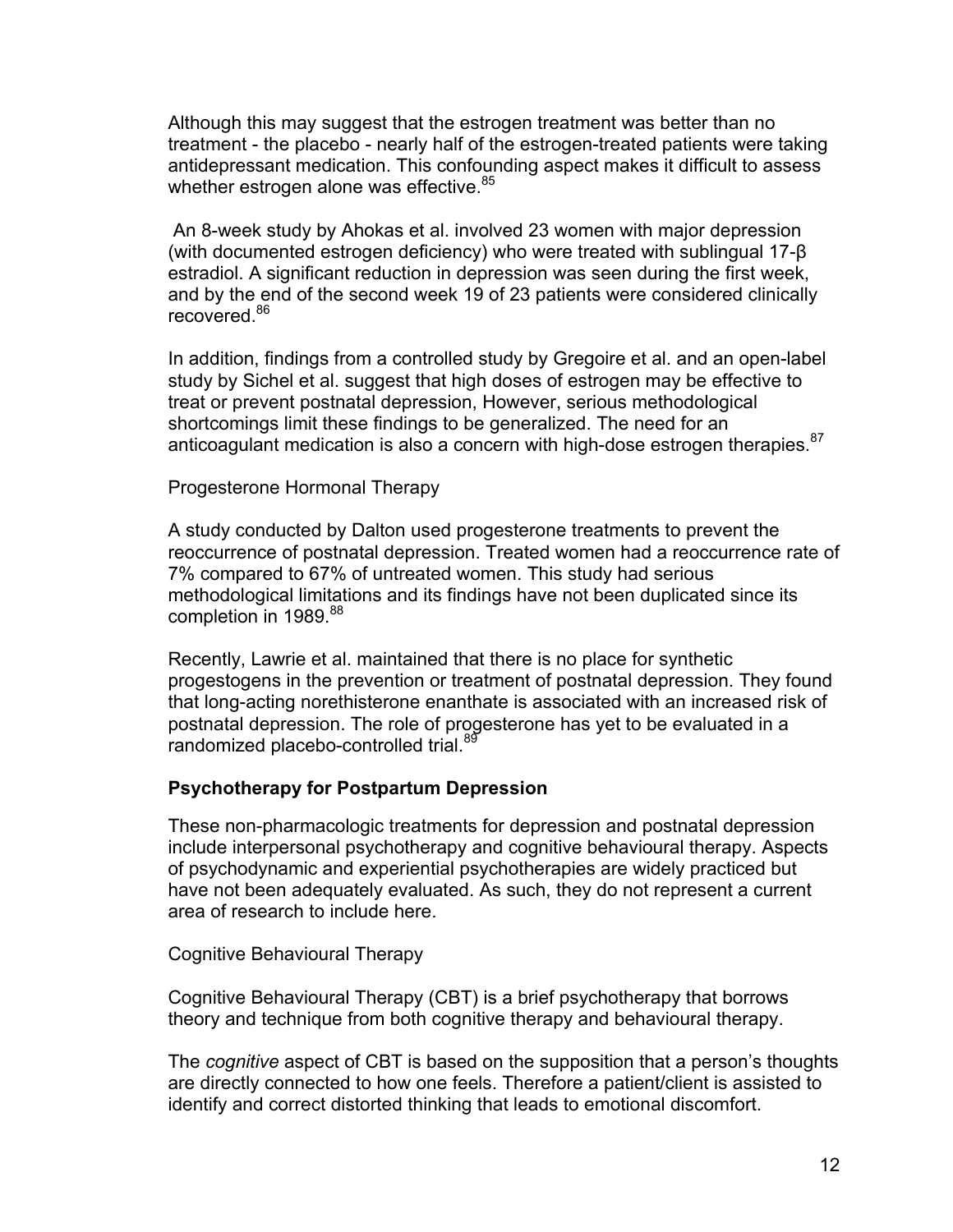The *behavioural* aspect of CBT is based on the premise that primary learning comes from repeated experience. Further, maladaptive behaviours can be unlearned by taking on new behaviours that provide rewarding or positive outcomes.

Compared to older more traditional theoretical orientations CBT tends to focus on current life concerns troubling the patient/client rather than historical aspects of conflict and early life experience.<sup>90</sup>

#### Cognitive Behavioural Therapy and Postpartum Depression

CBT can address a woman's unrealistic expectations regarding her new role and alleviate feelings of guilt when she needs to save time for herself or significant other. In addition, a woman can be encouraged to avoid self-blame when she is unable to accomplish all of her expanded responsibilities. <sup>91</sup>

Appleby and colleagues demonstrated that short-term CBT is as effective as fluoxetine in the treatment of postpartum depression.  $92$  In other work, health visitors provided CBT-based counselling. At the end of 12 weeks the women randomized to the six-session CBT group showed more improvement than the one-session group.

However, there are few, if any, well-designed studies that demonstrate the successful treatment of postpartum depression using CBT. However, its success with non-puerperal depression may mean success with postpartum depression.<sup>93</sup>

Furthermore, as CBT interventions may have an enduring effect beyond the treatment of (non-puerperal) depression, and considering that depression may reoccur, teaching people to deal with or prevent their own affective distress could be a real boon to public health. <sup>94</sup>

#### Interpersonal Therapy

Interpersonal Psychotherapy (IPT) is a short-term therapy proven to be effective for treating acute episodes of depression.<sup>95</sup> It helps a person deal with changing roles and relationship stressors by learning how to communicate more effectively.

O'Hara (2000) et al. found that a 12-week course of interpersonal therapy was an efficacious treatment for postpartum major depression. One hundred and twenty women were randomized to either a waiting list or the treatment group. The resulting scores using the Hamilton Rating Scale for Depression were significantly lower for the women receiving interpersonal therapy. Scores were also significantly lower using the Beck Depression Inventory.<sup>96</sup>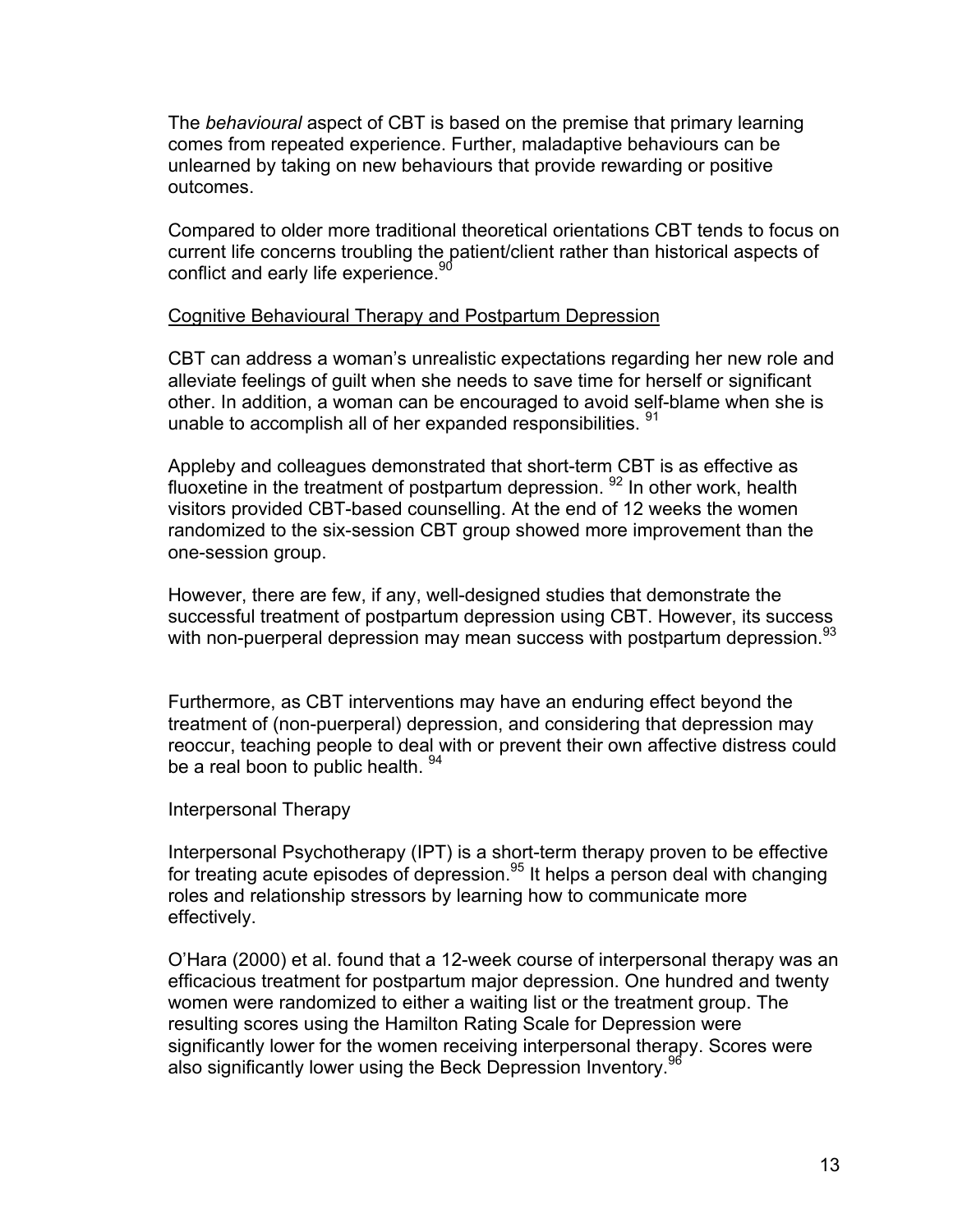In a controlled trial, Spinelli and Endicott randomized 50 depressed pregnant women to a treatment group or a control group. Those who received interpersonal psychotherapy showed significant improvement compared to a control program.<sup>97</sup> However, the authors caution that this work was preliminary and that its small sample size and large attrition rate inhibits the findings to be generalized to the greater population.

#### **Electroconvulsive Therapy**

The ancient Greeks and Romans induced seizures in patients to treat illness. For example, headache was treated by the convulsions produced by holding an electric torpedo fish against a patient's temple. Since then, the generation of seizures to bring about a therapeutic effect has appeared throughout the centuries.<sup>98</sup>

During the 1930s, the use of induced seizures to treat *mentally* ill patients became common. Insulin shock therapy and the use of metrazol were used to *chemically* induce seizures. These treatments were eventually replaced by *electrically* induced seizures by way of electroconvulsive therapy. The use of electroconvulsive therapy became widespread in North America during the  $1940s^{99}$ 

Today, over fifty years after its introduction, electroconvulsive therapy remains a controversial method of psychiatric treatment.<sup>100</sup>

What is Electroconvulsive Therapy?

Electroconvulsive therapy is one of the most effective yet most stigmatized treatments for severe depression. Electroconvulsive therapy produces a seizure in the brain of a patient under general anaesthesia by applying electrical stimulation through electrodes placed on the scalp. Repeated treatments are necessary to achieve the most complete antidepressant response.<sup>101</sup>

The technique and the associated anesthesiology interventions are so highly refined that electroconvulsive therapy is considered a safe and effective treatment for patients with major depressive disorder, manic episodes, schizophrenia, and other serious mental disorders. Up to 90% of patients suffering from major depressive disorder respond favorably to electroconvulsive therapy. Further, there are no studies showing any treatment to be superior to electroconvulsive therapy in the short-term treatment of severe depression.<sup>102</sup>

Although its use was largely replaced during the 1950s and 1960s by psychotropic medications, interest in electroconvulsive therapy was renewed so that medication-resistant cases (of depression) could be treated.<sup>103</sup>

As with most biological treatments in psychiatry, however, we still do not know precisely how electroconvulsive therapy works.<sup>104</sup>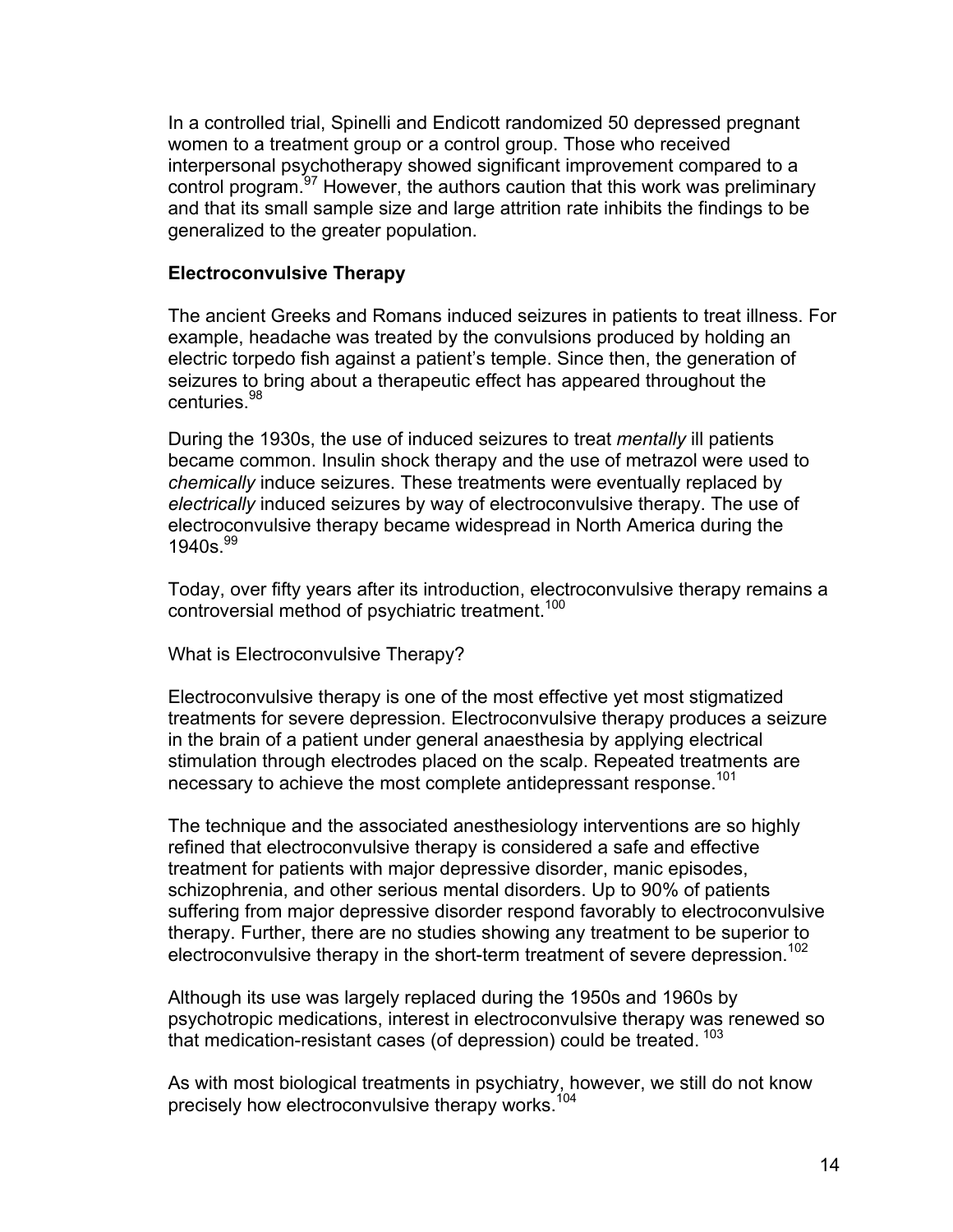Electroconvulsive Therapy and Postpartum Depression

The American Psychiatric Association practice guidelines (1993) suggest electroconvulsive therapy as a primary treatment for major depression (and bipolar disorder) during pregnancy. It has a high efficacy and low risk in the management of these disorders during all three trimesters of pregnancy, as well as postpartum. Potential risks include: spontaneous abortion, preterm labour, uteroplacental insufficiency, or placental abruption.105

Electroconvulsive therapy should be considered early for those suffering from severe postpartum illness. Three treatments over four days is a recommended in-hospital course. In the case of puerperal psychosis, electroconvulsive therapy is very useful and time-efficient. Failure to treat aggressively places mother and baby at increased risk of harm. <sup>106</sup>

## **SCREENING for POSTPARTUM DEPRESSION**

Two common screening tools designed to detect symptoms related to postnatal depression are available today. A score indicative of depression would alert a health care professional that a woman is experiencing a high level of distressing symptoms that *may* be diagnosed as a major depression.<sup>107</sup>

The Edinburgh Postnatal Depression Scale

Developed by J.L. Cox et al. (1987) the Edinburgh Postnatal Depression Scale (EPDS) is a well-validated screening tool used during the postnatal period to identify women who may be depressed. It is a 10-question self-report questionnaire that rates the intensity of various depressive symptoms such as mood, anxiety, and suicidal ideation. Each question has four choices that are scored from 0 to 3 with a possible total score of 30. It can be completed in 5 minutes. Generally, a score of ≥12 may indicate depression. The sensitivity of the EPDS at this score is 87% with a positive predictive value of  $73\%$ .  $^{108}$ 

C.T. Beck's Postpartum Depression Screening Scale

The Postpartum Depression Screening Scale (PDSS) is a recently developed self-report screening tool from C. T. Beck and R. K. Gable. It is a Likert-type scale containing 35-items. There are seven symptom areas that relate to postpartum depression: sleeping/eating disturbances, anxiety/insecurity, emotional lability, mental confusion, loss of self, guilt/shame, and suicidal thoughts. A score of ≥80 may indicate depression. The PDSS has a sensitivity (can detect depression) of 94% and a specificity (can detect depression-free women) of 98% and a positive predictive value (percentage of those who score ≥80 and later diagnosed with depression) of 90%. <sup>109, 110</sup> Women who score as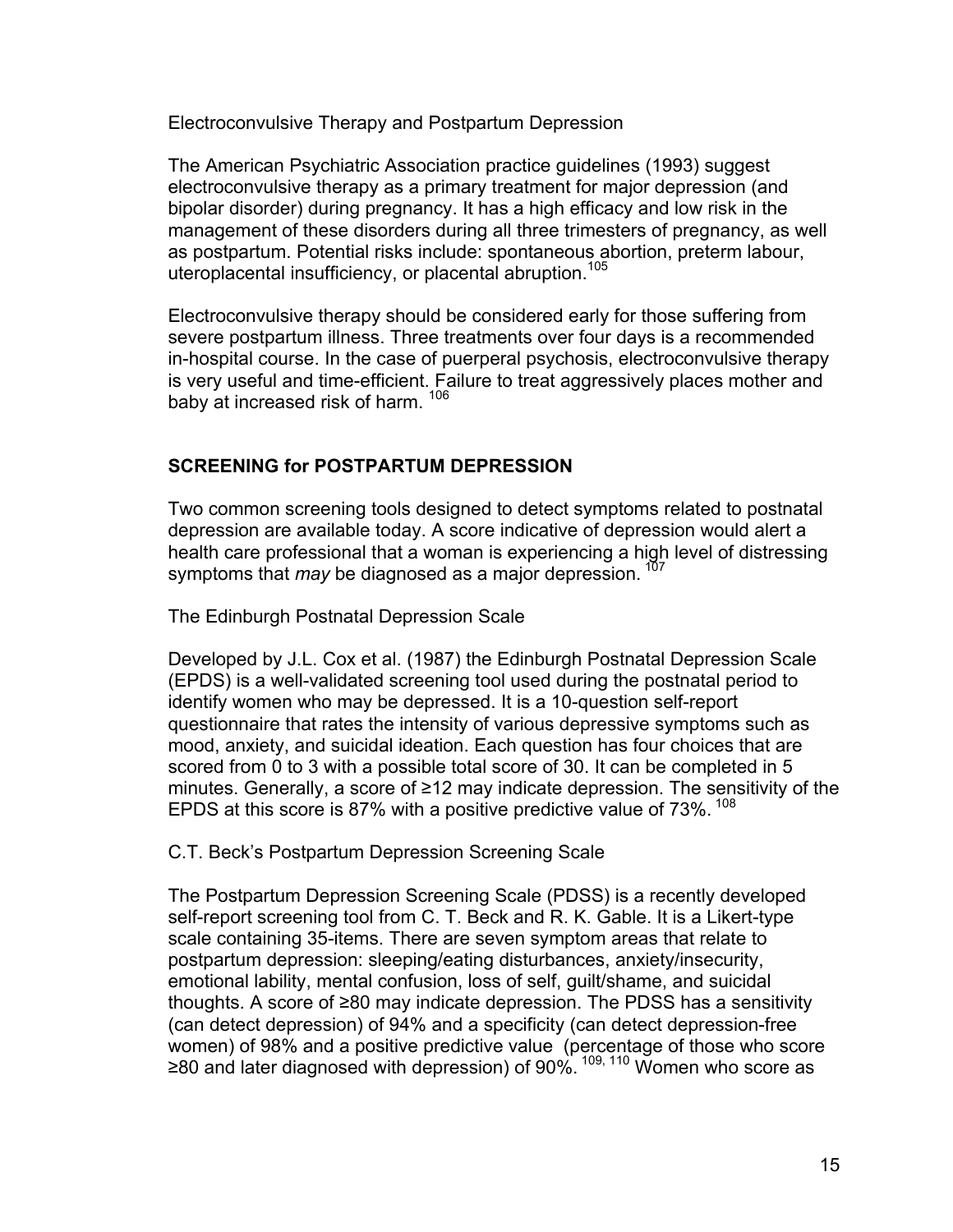'not depressed' should be re-tested every three months during the first year postpartum.

Many researchers support the contention that screening would help to identify women at risk, thus leading to appropriate diagnosis and treatment. In addition, the American College of Obstetrics and Gynaecology states that all women should be considered at risk for postpartum depression, and that all postpartum women should be screened.<sup>111</sup>However, this position raises critical questions. Screening Issues: Who and When to Screen

Among the eligible clinicians who could administer either the EPDS or the PDSS are: nurse midwives, family practice/obstetrical and gynaecological physicians, nurse practitioners, hospital nurses, public health nurses, prenatal care coordinators, clinic nurses at well baby clinics, lactation educators, and home visitors. Is there one in particular who should take the lead?

Or, given that postpartum depression could appear up to 12 months after delivery, should *everyone* screen at every available opportunity?

Some clinicians advise to screen at 6 weeks and again at 3 months. To identify depression in the most women possible, others suggest that four screens be done: the first prenatal visit, during the third trimester, at 6 weeks postpartum, plus one more screen during the first year postpartum.

If only *one* screening is done postpartum, the 6-week postpartum visit is the optimal time. However, women also see their own physician and their child's paediatrician. These are also opportunities to screen. <sup>112</sup>

Screening Issues: Availability of Mental Health Resources

If screening detects a substantial number of women who may have major depression or minor depression, a response plan should be in place. For some communities this may be challenging. Are there enough physicians, psychiatrists, public health professionals, and community resources to deliver care? Are waiting times "too long". If so, perhaps women should at least be provided with local information regarding support groups or other programs and services in their community that may be helpful.<sup>113</sup>

### **DISCUSSION**

The body of literature concerning postpartum depression contains several references that describe it as a "hidden" illness with women needlessly suffering in silence. Other statements claim that postpartum depression is substantially undetected, under diagnosed, and under treated. With the consistently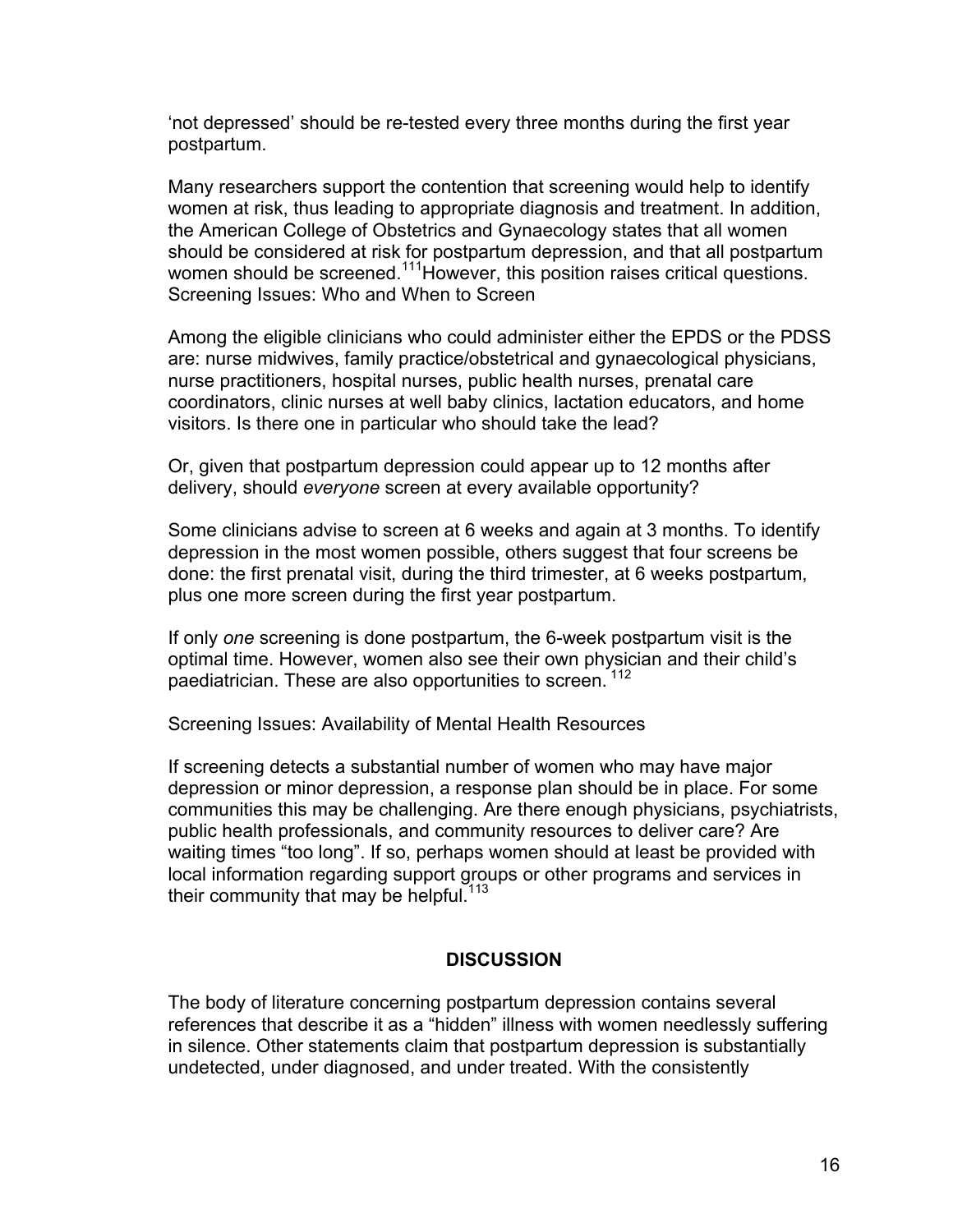demonstrated prevalence of postpartum mood disturbance - even across different cultures - it is striking (that) it is so commonly missed.<sup>114</sup>

However, postpartum depression is a complex and variable illness. Despite the centuries old history of non-puerperal depression, postpartum depression has only recently – within the last ten years – been assigned a designation under the DSM-IV. Yet, debate is still present regarding its merit as a distinct depression apart from other depressive episodes experienced by women during their lifespan.

Despite their sophistication, efforts to explore a biologic etiology of depression represent a developing area of research that attempts to examine brain and body influences upon mood. The profoundly complex interaction among hormones, neurotransmitters, and a host of other physiologic aspects of mental health, has yet to be elucidated - not only in the case of postpartum depression, but also for depression and mental illness in general.

The exploration of psychosocial factors offers a powerful hypothesis that characteristics external to our biology can impart a substantial and deleterious effect upon mental health. Establishing major and contributing risk factors has, on the whole, contributed to our knowledge of postpartum depression, but additional work is required. Well-constructed research offering consistent results that can be generalized to the greater population of women must be completed.

However, limitations in study design such as small sample size, non-random selection, no randomized assignment, appropriate comparison groups, and attrition, are common weaknesses in postpartum depression research.

Core aspects of inquiry – the presentation, onset, course, duration, treatment, and prognosis for postpartum depression are mired in unknowns that obstruct our understanding. As a result, these unresolved aspects confound diagnosis, delay treatment, and prolong the debilitation and misery associated with major depression.

An additional facet often complicates this scenario. C.T. Beck maintains that depression is *the thief that steals motherhood*. The effects of major depression can impair a mother's ability to provide vital necessities – both emotional and task-related duties – to achieve optimal infant health. Other children in the family may also be adversely affected and the spousal relationship can be disrupted.

But, researchers and clinicians concur that the use of a screening tool to detect depression is a quick and simple unobtrusive procedure. Consensus is apparent: it is worthwhile to identify women who may be at risk for postpartum depression even *during* their pregnancy. Agreement is also evident regarding the screening tool to use - both the EPDS and Beck's PDSS are available and offer acceptable validity.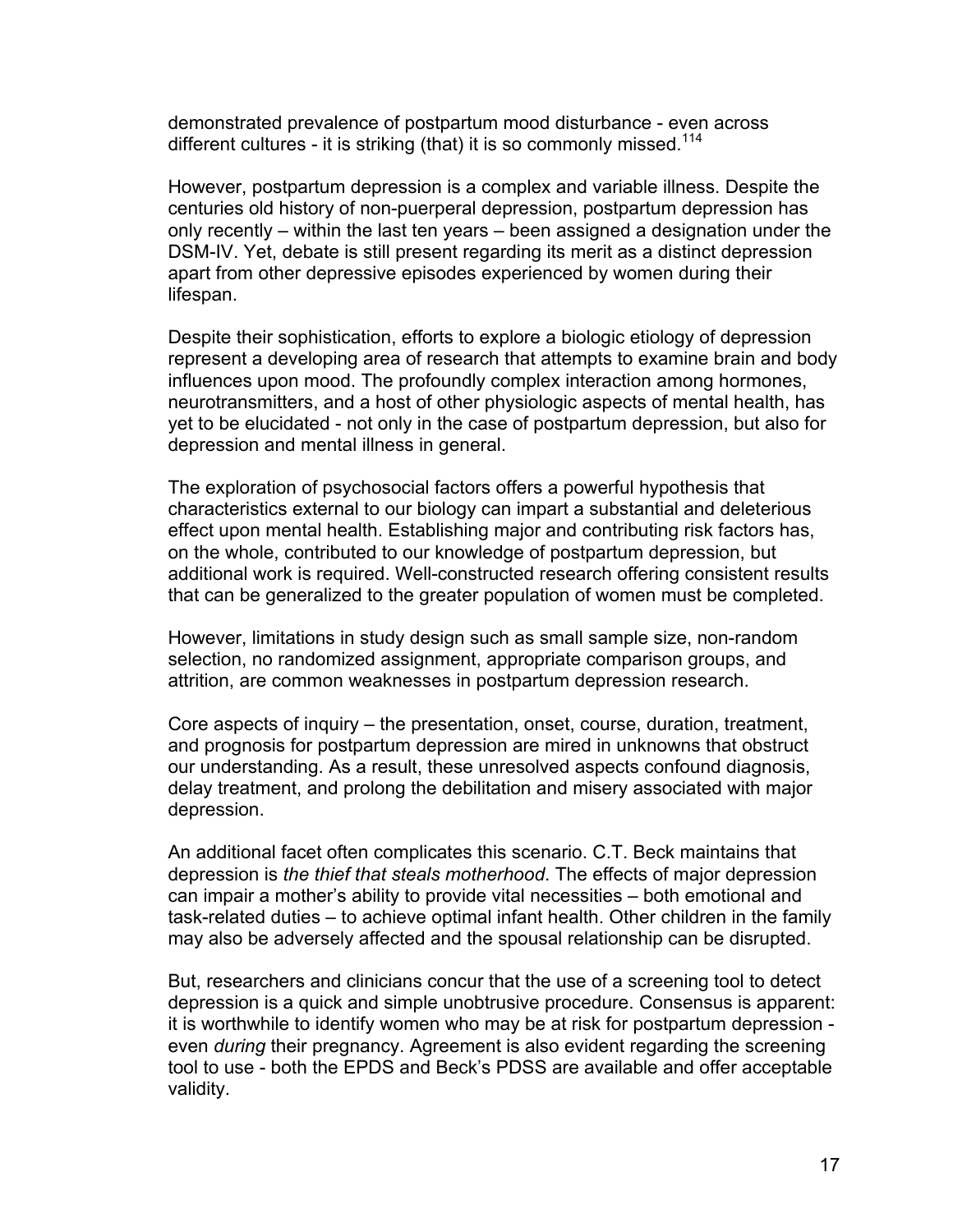Despite the numerous health care professionals who *could* offer a screening test it seems that most do not. Some might raise the topic during patient visits even though research has demonstrated that the systematic use of a screening tool can detect more depression in a patient population compared with clinical interviews alone.

With the recent emphasis on women's health issues, and child and maternal health services, perhaps, both clinical and public health practice could offer a coordinated and systematic screening effort.

However, if screening detects more women who need care, then additional clinical and public health resources may be needed to provide it.

Since undetected and untreated postpartum depressive illness can have adverse consequences for mother, her infant, and other family relationships, it is becoming increasingly important to offer appropriate and co-ordinated resources to address the needs of those affected.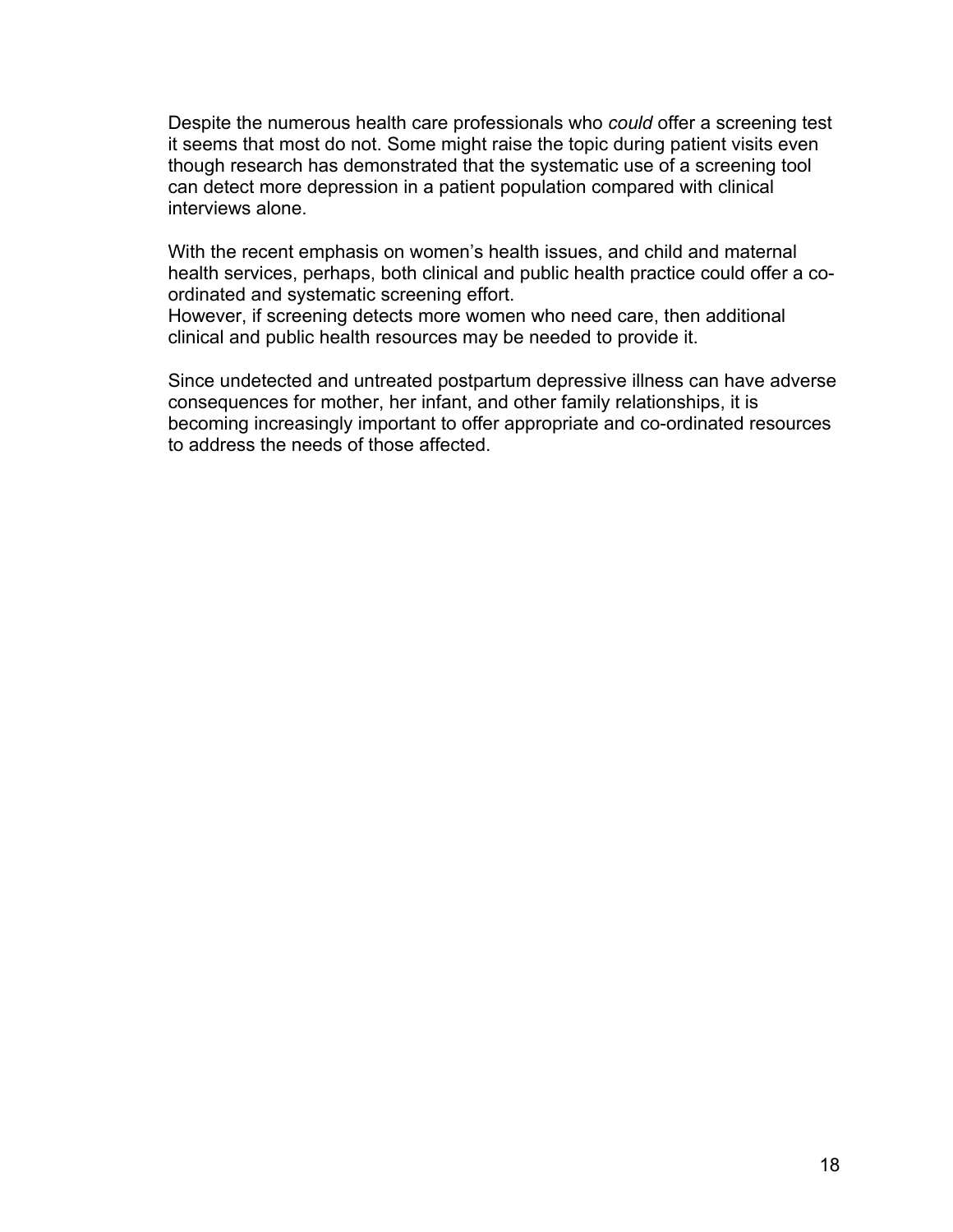## **Works Cited**

- 1 The Mood Disorders Association of Ontario. (2003). What is a Mood Disorder? Source: *Kaplan & Sadock. (1998). Synopsis of Psychiatry.* <http://www.mooddisorders.on.ca/whatis.htm>Last accessed: November 12, 2003.
- 2 Parikh, S., Lam, R.W., & CANMAT Depression Work Group. Clinical Guidelines for the Treatment of Depressive Disorders. (2001). *Canadian Journal of Psychiatry*, 46, S1, 13S-S37.
- 3 Fenna, C. (2002). Postpartum Depression. *Behavioral Medicine Briefs.* University of Minnesota. <http://www.med.umn.edu/fp/bmb/bmb23.pdf> Last accessed: November 12, 2003.
- 4 Nonacs, R., & Cohen. (1998). Postpartum mood disorders: Diagnosis and treatment guidelines. *Journal of Clinical Psychiatry*, 59, S 2, 34-40. [http://www.emedicine.com/med/topic3408.htm#section](http://www.emedicine.com/med/topic3408.htm#section-postpartum_psychosis)[postpartum\\_psychosis](http://www.emedicine.com/med/topic3408.htm#section-postpartum_psychosis) Last accessed November 12, 2003.
- 5 David Satcher. (1999). Mental Health: A Report of the Surgeon General. <http://www.surgeongeneral.gov/library/mentalhealth/chapter4/sec3.html> Last accessed November 12, 2003.
- 6 David Satcher. (1999). Mental Health: A Report of the Surgeon General. <http://www.surgeongeneral.gov/library/mentalhealth/chapter4/sec3.html> Last accessed November 12, 2003.
- 7 National Institute of Mental Health. Depression Research. (2002). <http://www.nimh.nih.gov/publicat/depresfact.cfm>No. 00-4501. Last accessed November 12, 2003.
- 8 Fossey, L., Papiernik, E., & Bydlowski, M. (1997). Postpartum blues: a clinical syndrome and predictor of postnatal depression? *Journal of Psychosomatic Gynecology*, 18, 17-21.
- 9 Nonacs, R., & Cohen. (1998). Postpartum mood disorders: Diagnosis and treatment Guidelines. *Journal of Clinical Psychiatry*, 59, S 2, 34-40.
- 10 Nonacs, R., & Cohen. (1998). Postpartum mood disorders: Diagnosis and treatment guidelines. *Journal of Clinical Psychiatry*, 59, S 2, 34-40.
- 11 Epperson, C.N. (1999). Postpartum major depression: Detection and treatment. *American Family Physician.* 59, 2247-2254.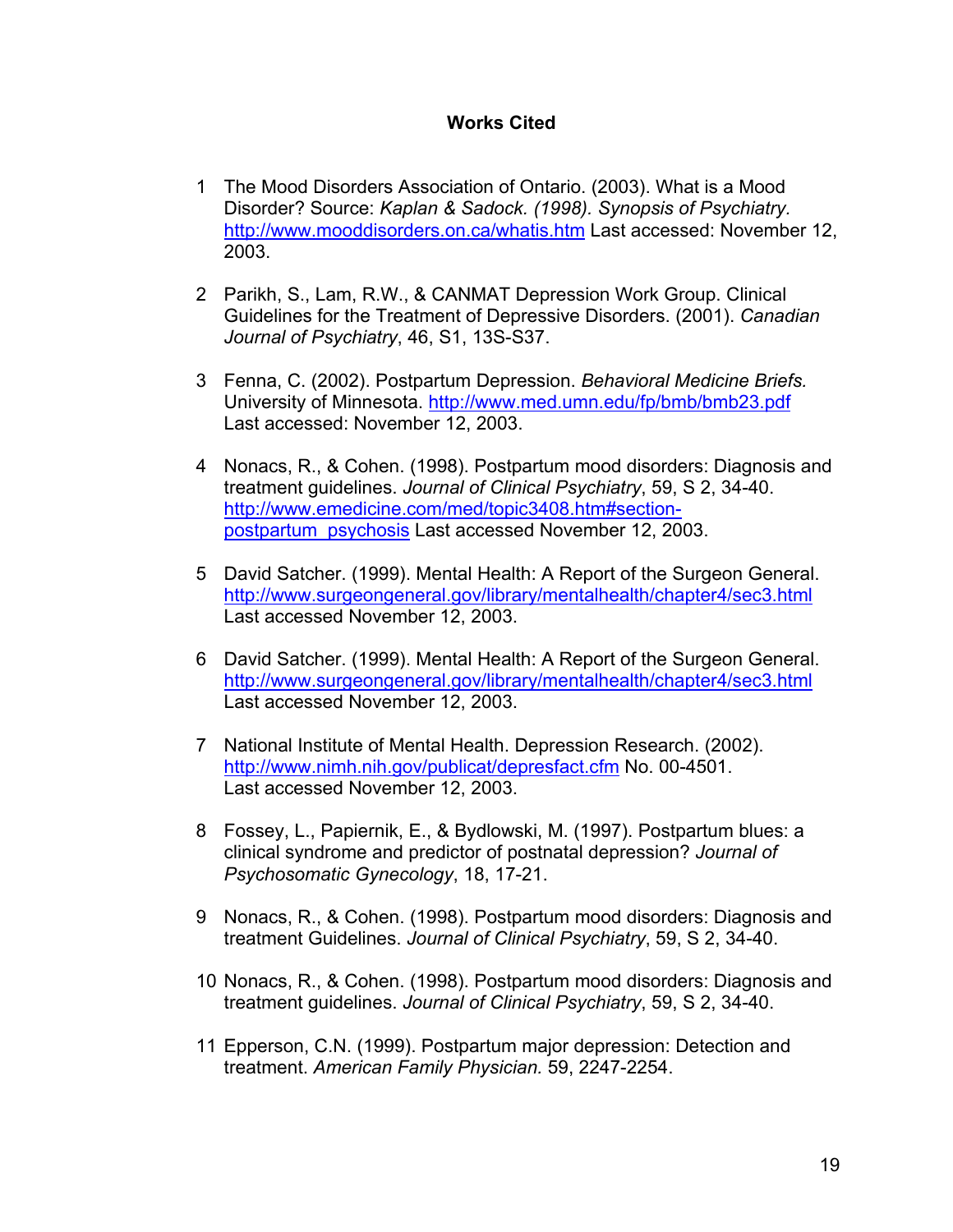- 12 Georgiopoulos, A., Bryan T., Yawn, B., Houston, M., Rummans, T., & Therneau, T. (1999). Population-based screening for postpartum depression. *Obstetrics and Gynecology*, 93, 653-657.
- 13 Seidman, D. (1998). Postpartum psychiatric illness: The Role of the pediatrician. *Pediatrics in Review*, 19, 128-131.
- 14 Nonacs, R., & Cohen. (1998). Postpartum mood disorders: Diagnosis and treatment guidelines. *Journal of Clinical Psychiatry*, 59, S. 2, 34-40.
- 15 Jennings, K., Ross, S., Popper, S., & Elmore, M. (1999). Thoughts of harming infants in depressed and nondepressed mothers. *Journal of Affective Disorders,* 54, 21-28.
- 16 Seidman, D. (1998). Postpartum psychiatric illness: The role of the pediatrician. *Pediatrics in Review*, 19, 128-131
- 17 Nonacs, R., & Cohen. (1998). Postpartum mood disorders: Diagnosis and treatment guidelines. *Journal of Clinical Psychiatry*, 59, S 2, 34-40.
- 18 Susman, J.L. (1996). Postpartum depressive disorders. *Journal of Family Practice,* 43, S17-S24.
- 19 Nonacs, R., & Cohen. (1998). Postpartum mood disorders: Diagnosis and treatment guidelines. *Journal of Clinical Psychiatry*, 59, S. 2, 34-40.
- 20 Stocky, A., & Lynch, J. (2000). Acute psychiatric disturbance in the pregnancy and the puerperium. *Baillière's Clinical Obstetrics and Gynaecology*, 14, 73-87.
- 21 Epperson, C.N. (1999). Postpartum major depression: Detection and treatment. *American Family Physician,* 59, 2247-2254.
- 22 Nonacs, R., & Cohen. (1998). Postpartum mood disorders: Diagnosis and treatment guidelines. *Journal of Clinical Psychiatry*, 59, S 2, 34-40.
- 23 Gold, L.H. (2001). Clinical and forensic aspects of postpartum disorders. *Journal of the American Academy of Psychiatry and the Law*, 29, 344-7*.*
- 24 Johnstone, S.J., Boyce, P.M., Hickey, A.R., Morris-Yates, A.D., & Harris, M.G. (2001). Obstetric risk factors for postnatal depression in urban and rural community samples. *Australian and New Zealand Journal of Psychiatry*, 35, 69-74.
- 25 Nonacs, R., & Cohen. (1998). Postpartum mood disorders: Diagnosis and treatment guidelines. *Journal of Clinical Psychiatry*, 59, S 2, 34-40.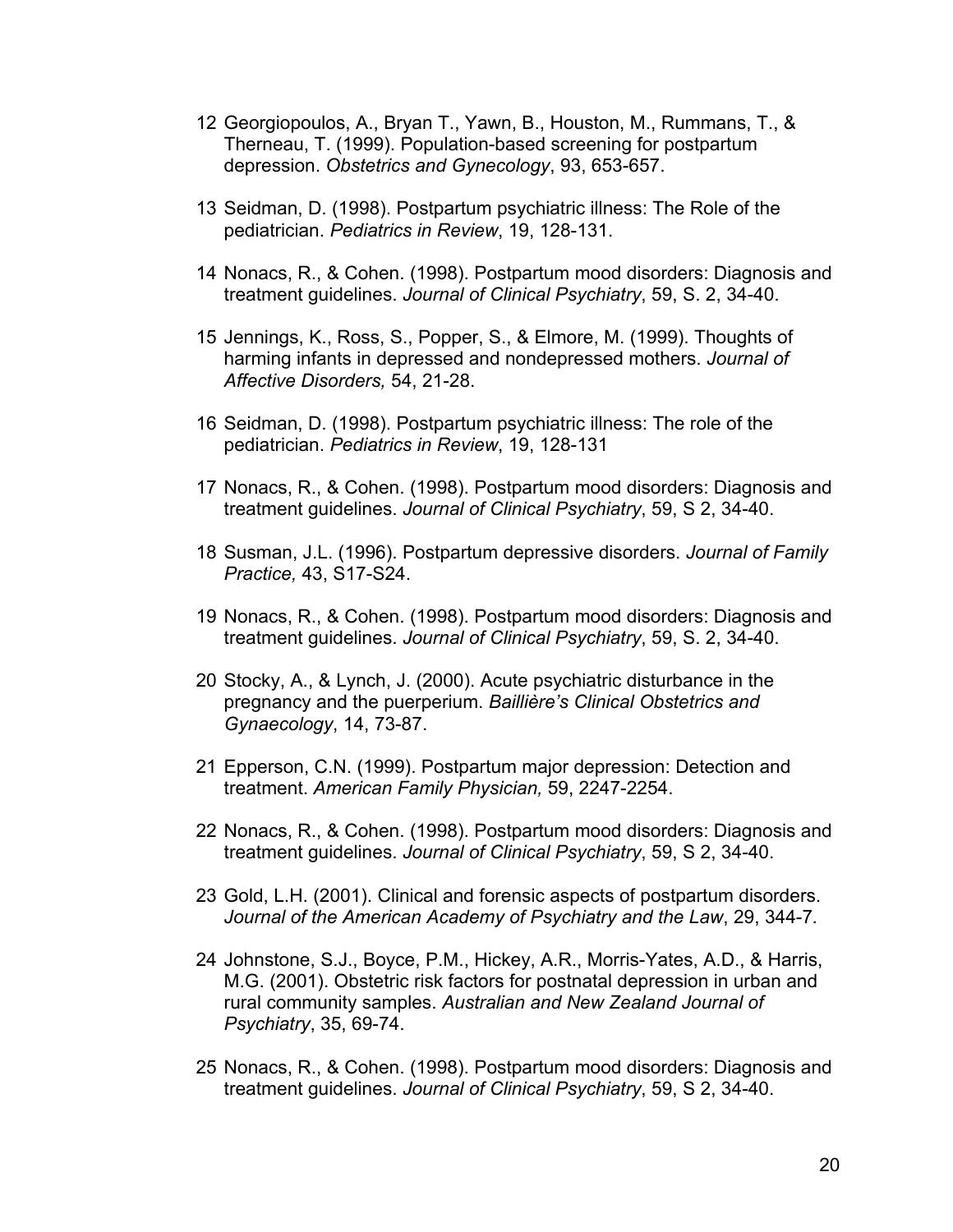- 26 Stocky, A., & Lynch, J. (2000). Acute psychiatric disturbance in the pregnancy and the puerperium. *Baillière's Clinical Obstetrics and Gynaecology*, 14, 73-87.
- 27 Nonacs, R., & Cohen. (1998). Postpartum mood disorders: Diagnosis and treatment guidelines. *Journal of Clinical Psychiatry*, 59, S. 2, 34-40.
- 28 Lumley, J., & Austin, M-P. (2001). What interventions may reduce postpartum depression? *Current Opinion in Obstetrics and Gynecology*, 13, 605-611.
- 29 Epperson, C.N. (1999). Postpartum major depression: Detection and treatment. *American Family Physician.* 59, 2247-2254.
- 30 Susman, J.L. (1996). Postpartum depressive disorders. *Journal of Family Practice,* 43, 6, S17-S24.
- 31 Epperson, C.N. (1999). Postpartum major depression: Detection and treatment. *American Family Physician.* 59, 2247-2254.
- 32 Nonacs, R., & Cohen. (1998). Postpartum mood disorders: Diagnosis and treatment guidelines. *Journal of Clinical Psychiatry*, 59, S 2, 34-40.
- 33 Epperson, C.N. (1999). Postpartum major depression: Detection and treatment. *American Family Physician.* 59, 2247-2254.
- 34 Nonacs, R., & Cohen. (1998). Postpartum mood disorders: Diagnosis and treatment guidelines. *Journal of Clinical Psychiatry*, 59, S 2, 34-40.
- 35 Steiner, M. (2002). Postnatal depression: A few simple questions. *Family Practice*, 19, 469-470.
- 36 Fossey, L., Papiernik, E., & Bydlowski, M. (1997). Postpartum blues: a clinical syndrome and predictor of postnatal depression. *Journal of Psychosomatic Obstetrics and Gynaecology*, 18, 17-21.
- 37 Epperson, C.N. (1999). Postpartum major depression: Detection and treatment. *American Family Physician.* 59, 2247-2254.
- 38 Nonacs, R., & Cohen. (1998). Postpartum mood disorders: Diagnosis and treatment guidelines. *Journal of Clinical Psychiatry*, 59, S 2, 34-40.
- 39 Susman, J.L. (1996). Postpartum depressive disorders. *Journal of Family Practice,* 43, 6, S17-S24.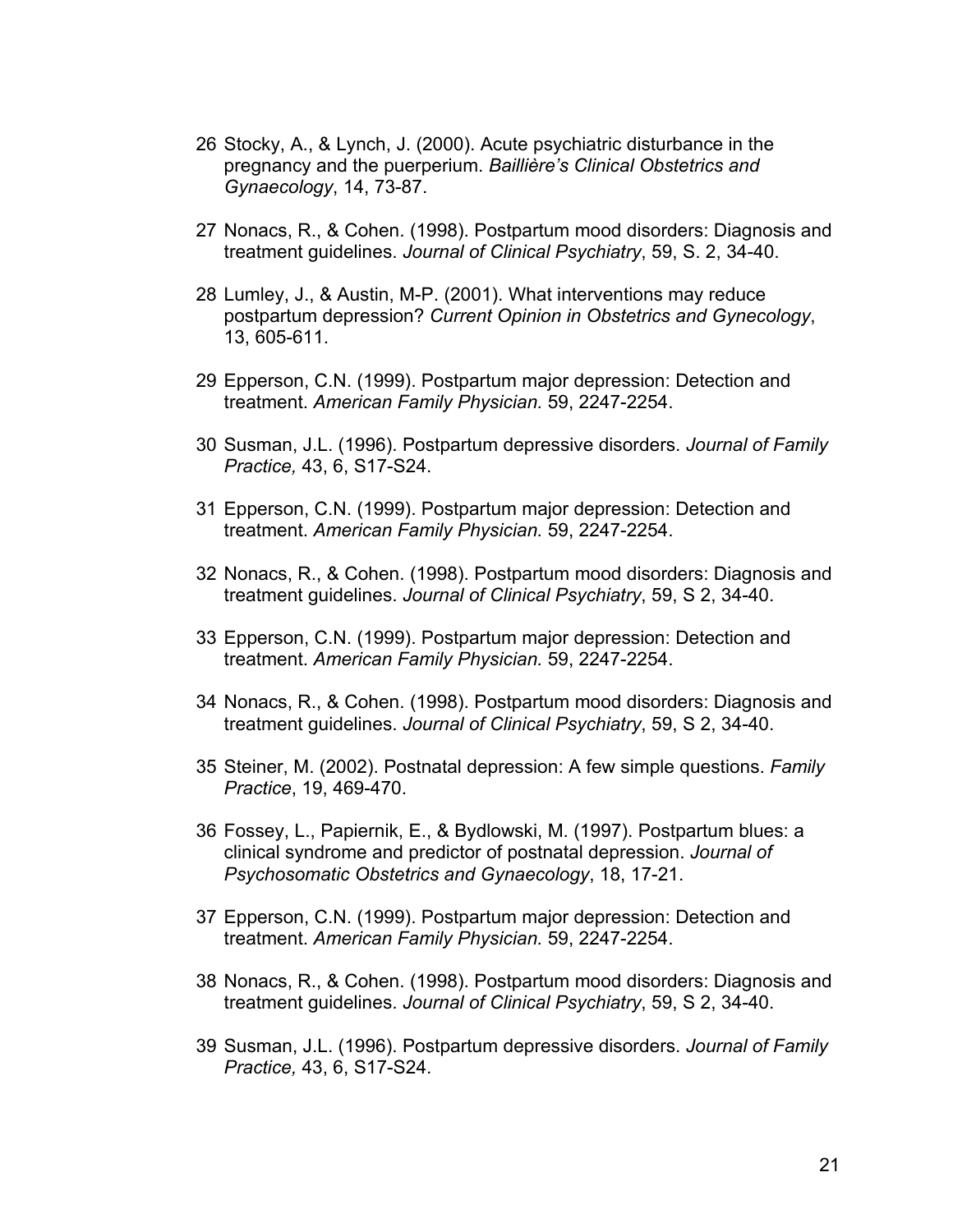- 40 Epperson, C.N. (1999). Postpartum major depression: Detection and treatment. *American Family Physician.* 59, 2247-2254.
- 41 Susman, J.L. (1996). Postpartum depressive disorders. *Journal of Family Practice,* 43, 6, S17-S24.
- 42 Nonacs, R., & Cohen. (1998). Postpartum mood disorders: diagnosis and treatment guidelines. *Journal of Clinical Psychiatry*, 59, S.2, 34-40.
- 43 Bergant, A. Heim, K., Ulmer, H., & Illmensee, K. (1999). Early postnatal depressive mood: Associations with obstetric and psychosocial factors. *Journal of Psychosomatic Research,* 46, 391-394.
- 44 Susman, J.L. (1996). Postpartum depressive disorders. *Journal of Family Practice,* 43, 6, S17-S24.
- 45 Tatano Beck, C. (2001). Predictors of postpartum depression: An update. *Nursing Research,* 50, 275-285.
- 46 Bergant, A. Heim, K., Ulmer, H., & Illmensee, K. (1999). Early postnatal depressive mood: Associations with obstetric and psychosocial factors. *Journal of Psychosomatic Research,* 46, 391-394.
- 47 Josefsson, A., Angelsiöö. L., Berg, G., & Ekström, C. (2002). Obstetric, somatic, and demographic risk factors for postpartum depressive symptoms. *Obstetrics and Gynecology*, 99, 223-228.
- 48 Mandl, K., Tronick, E., & Brennan, T. (1999). Infant health care use and maternal depression. *Archives of Pediatric and Adolescent Medicine,* 153, 808-813.
- 48a Tatano Beck, C. (2001). Predictors of postpartum depression: An update.

*Nursing Research,* 50, 275-285.

- 49 Josefsson, A., Angelsiöö. L., Berg, G., & Ekström, C. (2002). Obstetric, somatic, and demographic risk factors for postpartum depressive symptoms. *Obstetrics and Gynecology*, 99, 223-228.
- 50 [National Institute of Mental Health. \(2002](http://www.nimh.nih.gov/publicat/ptdep4)). Depression. http://www.nimh.nih.gov/publicat/ptdep4. Last accessed on November 25, 2003.
- 51 National Institute of Mental Health. (2002). Research at the National Institute of Mental H[ealth. Fact Sheet: Depression. Last accessed on](http://www.nimh.nih.gov/publicat/depresfact.cfm) November 25, 2003. http://www.nimh.nih.gov/publicat/depresfact.cfm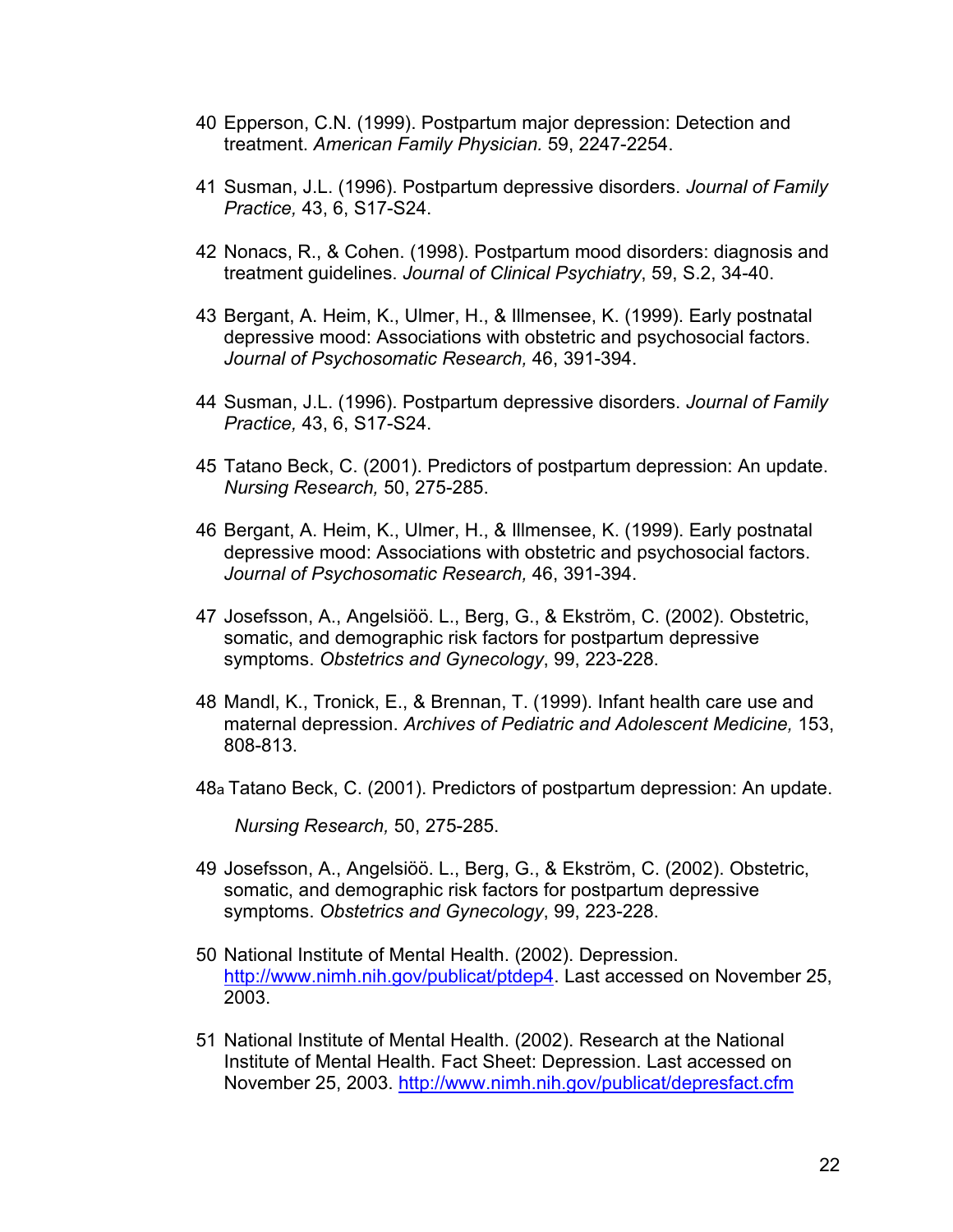- 52 Mazure, C., Keita, G., & Blehar, M. (2002). Summit on women and depression: Proceedings and recommendations. Washington, DC: American Psychological Association. Online at: <http://www.apa.org/pi/wpo/women&depression.pdf>
- 53 National Institute of Mental Health. (2002). Research at the National Institute of Mental Health. Fact Sheet: Depression. Last accessed on November 25, 2003.<http://www.nimh.nih.gov/publicat/depresfact.cfm>
- 54 National Institute of Mental Health. (2002). Depression. [http://www.nimh.nih.gov/publicat/ptdep4.](http://www.nimh.nih.gov/publicat/ptdep4) Last accessed on November 25, 2003.
- 55 Epperson, C.N. (1999). Postpartum Major Depression: Detection and Treatment. *American Family Physician.* 59, 2247-2254.
- 56 National Institute of Mental Health. (2002). Depression. [http://www.nimh.nih.gov/publicat/ptdep4.](http://www.nimh.nih.gov/publicat/ptdep4) Last accessed on November 25, 2003.
- 57 Mazure, C., Keita, G., & Blehar, M. (2002). Summit on women and depression: Proceedings and recommendations. Washington, DC: American Psychological Association. Online at: <http://www.apa.org/pi/wpo/women&depression.pdf>
- 58 Sharma, V. (2003). Role of sleep loss in the causation of puerperal psychosis. *Medical Hypotheses*, 61,477-481.
- 59 Epperson, C.N. (1999). Postpartum Major Depression: Detection and Treatment. *American Family Physician.* 59, 2247-2254.
- 60 Women's Mental Health Center. Women and Depressive Episodes: Female Biology and Depression. [http://www2.womens](http://www2.womens-health.com/health_center/mental/depress_backgrd.html)[health.com/health\\_center/mental/depress\\_backgrd.html](http://www2.womens-health.com/health_center/mental/depress_backgrd.html)
- 61 Hollon, S.D., Thase, M.E., & Markowitz, J.C. (2002). The treatment and prevention of depression. *Psychological Science in the Public Interest*, 3,39-77.
- 62 Nonacs, R., & Cohen. (1998). Postpartum mood disorders: diagnosis and treatment guidelines. *Journal of Clinical Psychiatry*, 59, S.2, 34-40.
- 63 Joffe, H., & Cohen, L.S. (1998). Estrogen, serotonin, and mood disturbance: Where is the therapeutic bridge? *Biological Psychiatry*, 44, 798-811.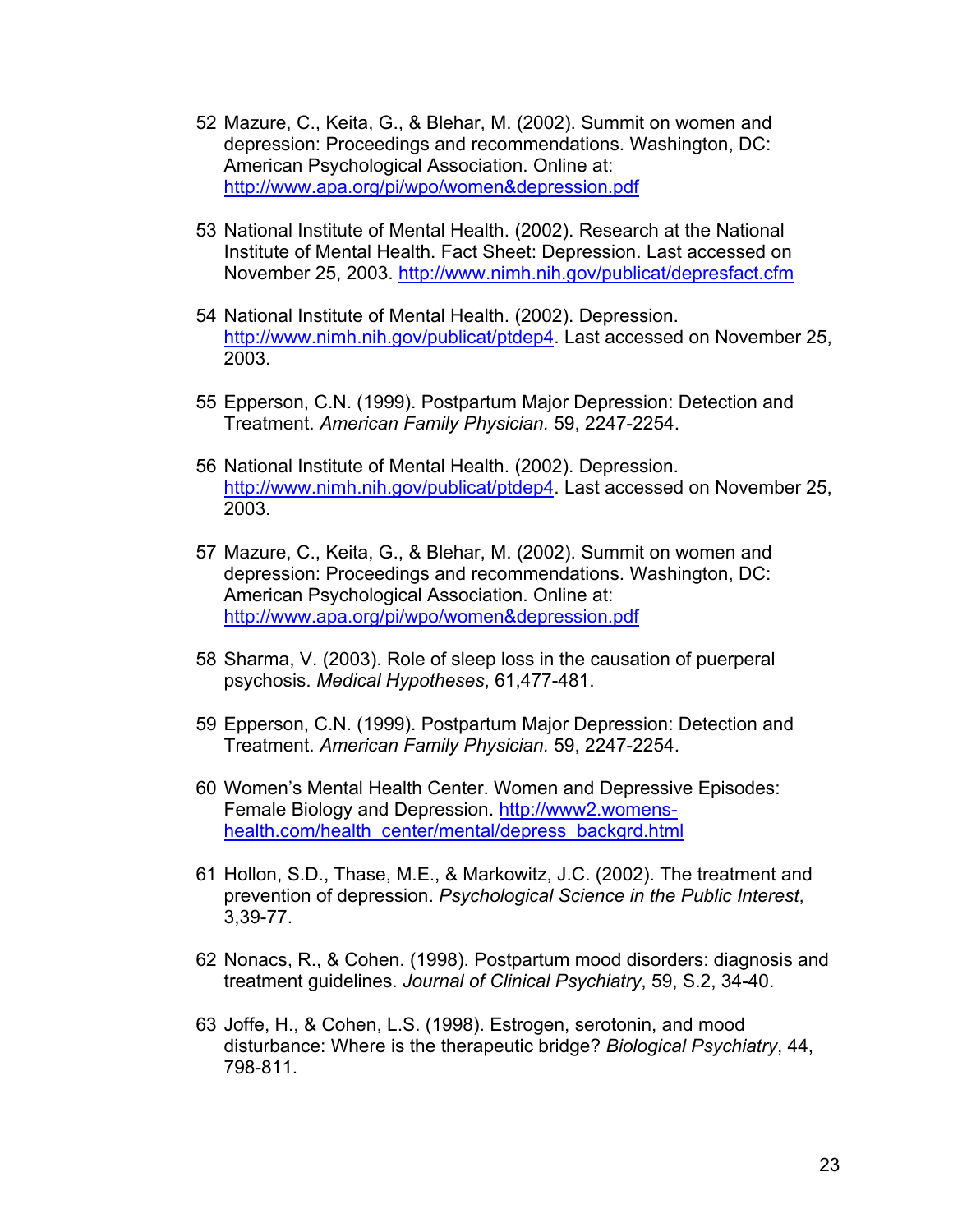- 64 National Institute of Mental Health. (2002). Research at the National Institute of Mental Health. Fact Sheet: Depression. Last accessed on November 25, 2003.<http://www.nimh.nih.gov/publicat/depresfact.cfm>
- 65 Hollon, S.D., Thase, M.E., & Markowitz, J.C. (2002). The treatment and prevention of depression. *Psychological Science in the Public Interest*, 3,39-77.
- 66 A Brief History of Depression. (*June 1999*). *Johns Hopkins Medical Letter: Health After 50*. Last accessed November 26, 2003. [http://www.hopkinsafter50.com/html/silos/depression/haARTICLE\\_history.php](http://www.hopkinsafter50.com/html/silos/depression/haARTICLE_history.php)
- 67 Kennedy, S.H., Lam, R.W., Cohen, N. L., Ravindran, A.V. & the CANMAT Depression Work Group. (2001). Clinical Guidelines for the Treatment of Depressive Disorders: IV. Medications and other biological treatments. *Canadian Journal of Psychiatry*, 46, S1, 39S-57S.
- 68 Nonacs, R., & Cohen. (1998). Postpartum mood disorders: diagnosis and treatment guidelines. *Journal of Clinical Psychiatry*, 59, S.2, 34-40.
- 69 Nonacs, R., & Cohen. (1998). Postpartum mood disorders: diagnosis and treatment guidelines. *Journal of Clinical Psychiatry*, 59, S.2, 34-40.
- 70 Epperson, C.N. (1999). Postpartum Major Depression: Detection and Treatment. *American Family Physician.* 59, 2247-2254.
- 71 Newport, D.J., Hostetter, A., Arnold, A., &Stowe, Z.N. (2002). The treatment of postpartum depression: Minimizing infant exposures. *Journal of Clinical Psychiatry*, 64, S7, 31-44.
- 72 Nonacs, R., & Cohen. (1998). Postpartum mood disorders: diagnosis and treatment guidelines. *Journal of Clinical Psychiatry*, 59, S.2, 34-40.
- 73 Epperson, N. Czarkowski, K.A., Ward-O'Brien, D., & et al. (2001). Maternal sertraline treatment and serotonin transport in breastfeeding mother-infant pairs. *American Journal of Psychiatry*, 158, 1631-1637.
- 74 Susman, J.L. (1996). Postpartum depressive disorders. *Journal of Family Practice,* 43, 6, S17-S24.
- 75 A Brief History of Depression. (*June 1999*). *Johns Hopkins Medical Letter: Health After 50*. Last accessed November 26, 2003. [http://www.hopkinsafter50.com/html/silos/depression/haARTICLE\\_history.php](http://www.hopkinsafter50.com/html/silos/depression/haARTICLE_history.php)
- 76 Hollon, S.D., Thase, M.E., & Markowitz, J.C. (2002). The treatment and prevention of depression. *Psychological Science in the Public Interest*, 3,39-77.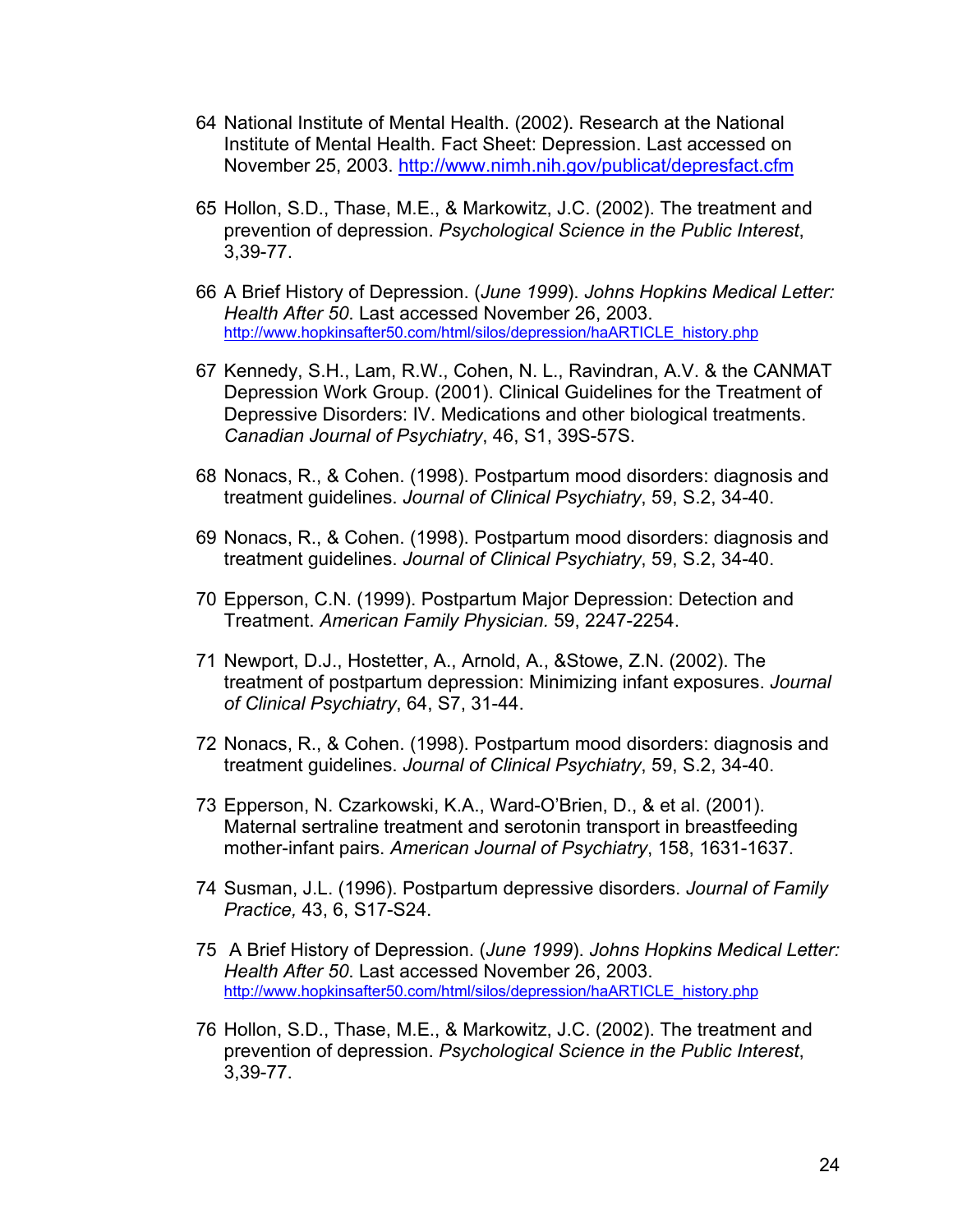- 77-79 Susman, J.L. (1996). Postpartum depressive disorders. *Journal of Family Practice,* 43, 6, S17-S24.
- 80 Biovail Corporation. (2003). The Food and Drug Administration Approves Wellbutrin XL. [http://www.biovail.com/english/Investor%20Relations/Latest%20News/def](http://www.biovail.com/english/Investor Relations/Latest News/default.asp?s=1&state=showrelease&releaseid=444290) [ault.asp?s=1&state=showrelease&releaseid=444290](http://www.biovail.com/english/Investor Relations/Latest News/default.asp?s=1&state=showrelease&releaseid=444290)
- 81 Kennedy, S.H., Lam, R.W., Cohen, N. L., Ravindran, A.V. & the CANMAT Depression Work Group. (2001). Clinical Guidelines for the Treatment of Depressive Disorders: IV. Medications and other biological treatments. *Canadian Journal of Psychiatry*, 46, S1, 39S-57S.
- 82 Susman, J.L. (1996). Postpartum depressive disorders. *Journal of Family Practice,* 43, 6, S17-S24.
- 83 Cohen, L.S., Viguera. A.C. & Bouffard S.M. et al. (2001). Venlafaxine in the treatment of postpartum depression. *Journal of Clinical Psychiatry*, 62, 592-596.
- 84 Sharma, V. (2003) Pharmacotherapy of postpartum depression. *Expert Opinion Pharmacotherapy*, 3, 1421-1431.
- 85 (Hendrick, V., Altshuler, L., & Suri, R.) (1998). Hormonal changes in the postpartum and implications for postpartum depression. *Psychosomatics,* 39, 93-101).
- 86 Sharma, V. (2003). Pharmacotherapy of postpartum depression. *Expert Opinion Pharamacotherapy*, 3, 1421-1431.
- 87 Epperson, C.N., Wisner, K.L., & Yamamoto, B. (1999). Gonadal Steroids in the Treatment of Mood Disorders. *Psychosomatic Medicine*, 61, (5), 1- 38.
- 88 Epperson, C.N., Wisner, K.L., & Yamamoto, B. (1999). Gonadal Steroids in the Treatment of Mood Disorders. *Psychosomatic Medicine*, 61, (5), 1- 38.
- 89 Lawrie, T.A., Herxheimer A., & Dalton K. Oestrogens and progestogens for preventing and treating postnatal depression (Cochrane Review). In: *The Cochrane Library,* Issue 4, 2003. Chichester, UK: John Wiley & Sons, Ltd.
- 90 The Depression Center at the University of Michigan. Last accessed November 29, 2003. <http://www.med.umich.edu/depression/cbt.htm>
- 91 Susman, J.L. (1996). Postpartum depressive disorders. *Journal of Family Practice,* 43, 6, S17-S24.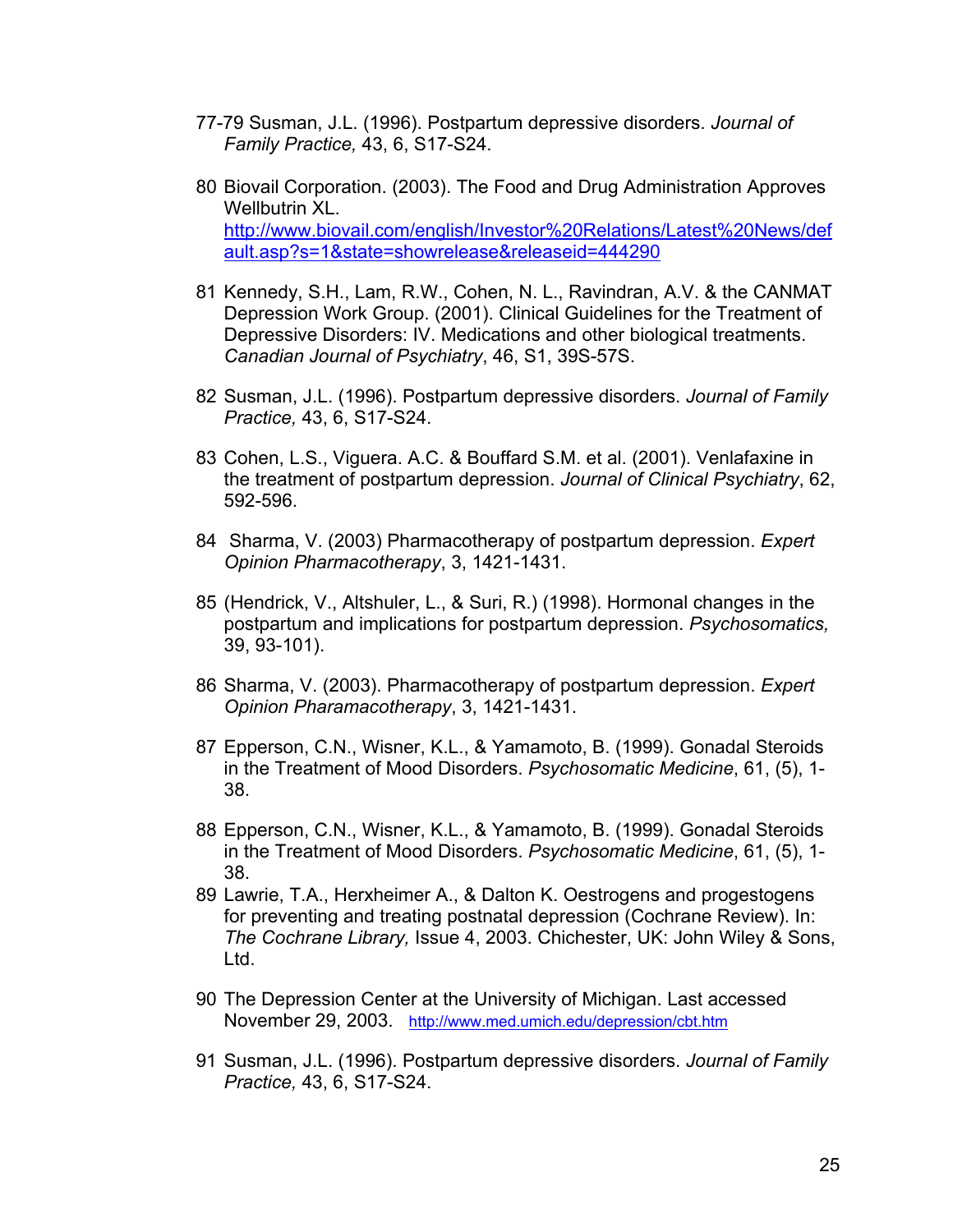- 92 Nonacs, R., & Cohen. (1998). Postpartum mood disorders: diagnosis and treatment guidelines. *Journal of Clinical Psychiatry*, 59, S.2, 34-40.
- 93 Hollon, S.D., Thase, M.E., & Markowitz, J.C. (2002). The treatment and prevention of depression. *Psychological Science in the Public Interest*, 3, 39-77.
- 94 Hollon, S.D., Thase, M.E., & Markowitz, J.C. (2002). The treatment and prevention of depression. *Psychological Science in the Public Interest*, 3,39-77.
- 95 Nonacs, R., & Cohen. (1998). Postpartum mood disorders: diagnosis and treatment guidelines. *Journal of Clinical Psychiatry*, 59, S.2, 34-40.
- 96 O'Hara, M.W., Stuart, S., Gorman, L.L., & Wenzel, A. (2000). Efficacy of interpersonal psychotherapy for postpartum depression. *Archives of General Psychiatry*, 57, 1039-1045.
- 97 Spinelli, M.G., & Endicott, J. (2003).Controlled clinical trial of interpersonal psychotherapy versus parenting educatioin program for depressed pregnant women. *American Journal of Psychiatry*, 160, 555-562.
- 98 Milner, G. (1999). The present status of electroconvulsive therapy. *Medical Journal of Australia*, 171, 687. Letter. [http://www.mja.com.au/public/issues/171\\_11\\_061299/milner/milner.html#refbody2](http://www.mja.com.au/public/issues/171_11_061299/milner/milner.html#refbody2) <http://members.fortunecity.com/anemaw/ray.htm>
- 99 Milner, G. (1999). The present status of electroconvulsive therapy. *Medical Journal of Australia*, 171, 687. Letter. [http://www.mja.com.au/public/issues/171\\_11\\_061299/milner/milner.html#refbody2](http://www.mja.com.au/public/issues/171_11_061299/milner/milner.html#refbody2)
- 100 Endler, N.S. (1988). The origins of electroconvulsive therapy (ECT). *Convulsive Therapy*, 4, 5-23. Toronto, Canada.
- 101 National Institute of Mental Health. (2003). Depression Research at the National Institute of Mental Health: Depression Fact Sheet. Last accessed on November 29, 2003. <http://www.nimh.nih.gov/publicat/depresfact.cfm>
- 102 Regan, J., & Alderson, A. (200x). Electroconvulsive therapy: Brief review and present utilization. Department of Mental Health and Developmental Disabilities. Tennessee, USA.<http://www.state.tn.us/mental/omd/ect.pdf>
- 103 Fink, M. (2001). *Journal of Affective Disorders*. Mar;63(1-3):1-15.
- 104 Enns, M.W., & Reiss, J.P. (2003). Electroconvulsive Therapy. Canadian Psychiatric Association. [http://www.cpa-apc.org/Publications/Position\\_Papers/Therapy.asp](http://www.cpa-apc.org/Publications/Position_Papers/Therapy.asp)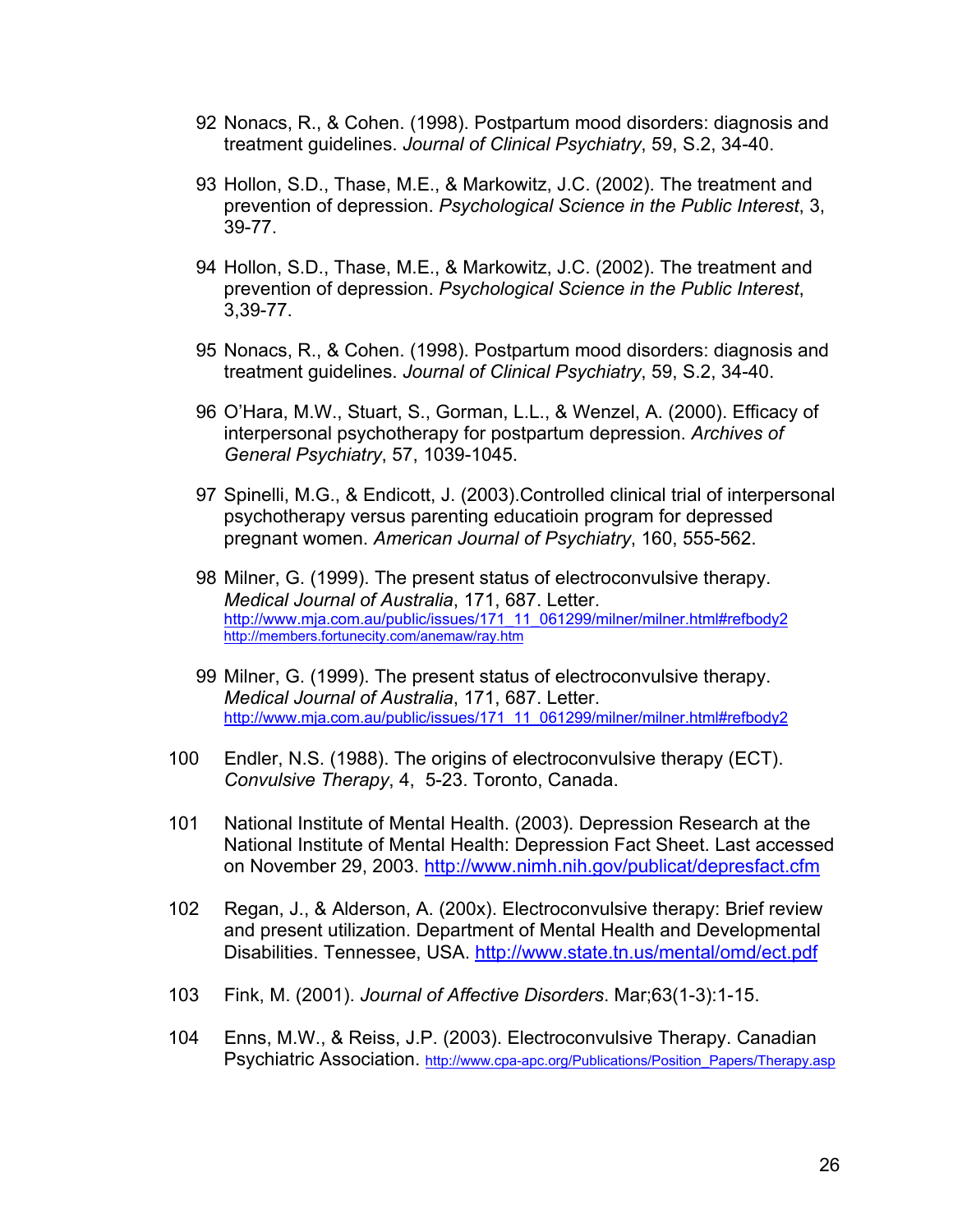- 105 Rabheru, K. (2001). The use of electroconvulsive therapy in special patient populations. *Canadian Journal of Psychiatry*, 46, 710-719.
- 106 Nonacs, R., & Cohen. (1998). Postpartum mood disorders: diagnosis and treatment guidelines. *Journal of Clinical Psychiatry*, 59, S.2, 34-40.
- 107 Wisconsin Perinatal Care Association. Screening for Perinatal and postpartum depression. Position Statement. [http://www.perinatalweb.org/association/pub\\_pStateMoreBlues.html](http://www.perinatalweb.org/association/pub_pStateMoreBlues.html)
- 108 Morris-Rush, J.K., & Bernstein, P.S. (2002). Postpartum depression. *Medscape Ob/Gn\yn & Women's Health*, 7(1). On-line at <http://www.medscape.com/viewarticle/433013>
- 109 Morris-Rush, J.K., & Bernstein, P.S. (2002). Postpartum depression. *Medscape Ob/Gn\yn & Women's Health*, 7(1). On-line at <http://www.medscape.com/viewarticle/433013>
- 110 Beck, C.T., & Gable, R.K. (2001). Comparative analysis of the performance of the postpartum depression screening scale with two other depression instruments. *Nursing Research*, 50, 242-250.
- 111 Indiana Perinatal Network. (2002). Postpartum depression consensus statement. Executive Summary. Last accessed November 30, 2003. <http://www.indianaperinatal.org/Images/ppdexsum.pdf>
- 112 Wisconsin Perinatal Care Association. Screening for Perinatal and postpartum depression. Position Statement. [http://www.perinatalweb.org/association/pub\\_pStateMoreBlues.html](http://www.perinatalweb.org/association/pub_pStateMoreBlues.html)
- 113 Wisconsin Perinatal Care Association. Screening for Perinatal and postpartum depression. Position Statement. [http://www.perinatalweb.org/association/pub\\_pStateMoreBlues.html](http://www.perinatalweb.org/association/pub_pStateMoreBlues.html)
- 114 Nonacs, R., & Cohen. (1998). Postpartum mood disorders: diagnosis and treatment guidelines. *Journal of Clinical Psychiatry*, 59, S.2, 34-40.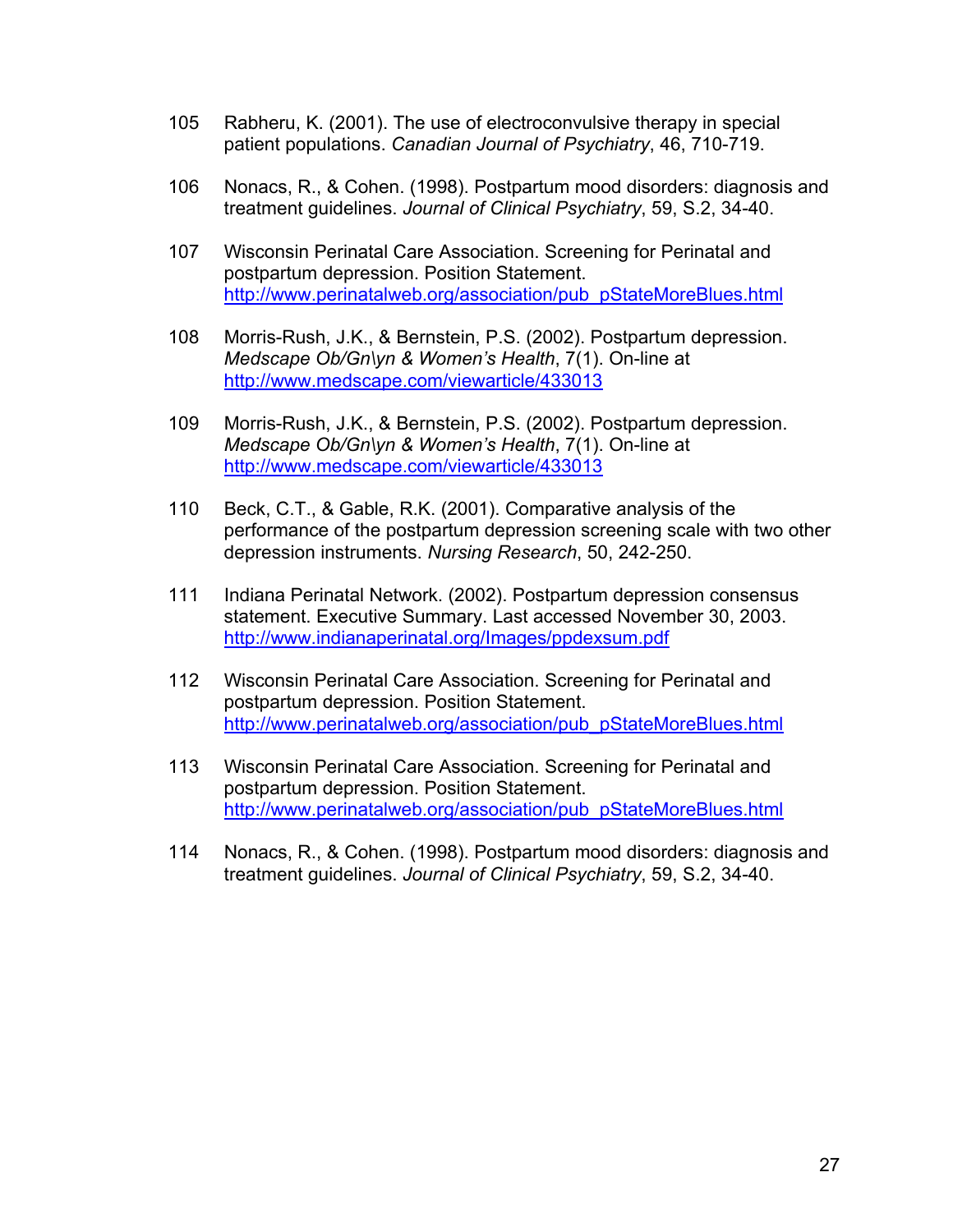## **Glossary**

Antenatal: The period of time between conception and birth.

Amitriptyline (Elavil): An antidepressant medication that elevates mood by raising the level of neurotransmitters in the brain.

Bupropion (Wellbutrin; Zyban): An antidepressant medication that that works primarily by inhibiting the reuptake of the neurotransmitter dopamine.

Clozapine (Clozaril): An anti-psychotic medication that works by blocking receptors for several neurotransmitters in the brain.

Convenience Sample: Not randomly selected, entered into a research study using no particular order.

Dysphoric: Low level depression with duration of at least two years.

DSM-IV: The short form used to refer to the fourth edition of the Diagnostic and Statistical Manual for Mental Disorders. Published by the [American Psychiatric](http://www.psych.org/) [Association](http://www.psych.org/) it sets out diagnostic criteria, descriptions, and other information used to classify and diagnose [mental disorders.](http://www.behavenet.com/capsules/disorders/mntldsrdr.htm) The DSM-IV was published in 1994, replacing [DSM-IIIR.](http://www.behavenet.com/capsules/disorders/dsm3r.htm) In turn, the DSM-IV was replaced in the year 2000 by the [DSM-IV-TR.](http://www.behavenet.com/capsules/disorders/dsm4tr.htm) It is expected that [DSM-V](http://www.behavenet.com/capsules/disorders/dsm5.htm) will replace DSM-IV-TR sometime in the future.

Major Depressive Episode: When an individual experiences a discrete episode of persistent and pervasive emotional [depression,](http://www.behavenet.com/capsules/disorders/depression.htm) this term may be applied. Recurrence may mean that the individual may be diagnosed with one of the [Mood Disorders,](http://www.behavenet.com/capsules/disorders/moodis.htm) either [Major Depressive Disorder](http://www.behavenet.com/capsules/disorders/mjrdepd.htm) or a [Bipolar Disorder.](http://www.behavenet.com/capsules/disorders/bipdis.htm)

Estradiol : An estrogen produced by the ovary.

Estrogen: The primary female hormone secreted by the ovaries.

Gonadotropins: The hormones produced by the pituitary gland that control reproductive function follicle stimulating hormone (FSH) and luteinizing hormone (LH)

Gonads: Organs that produce the sex cells and sex hormones. In men: testicles; in women: the ovaries.

Hormone: A substance produced by an endocrine gland. The hormone is secreted into the bloodstream where it travels to a specific organ where it exerts its hormonal effect.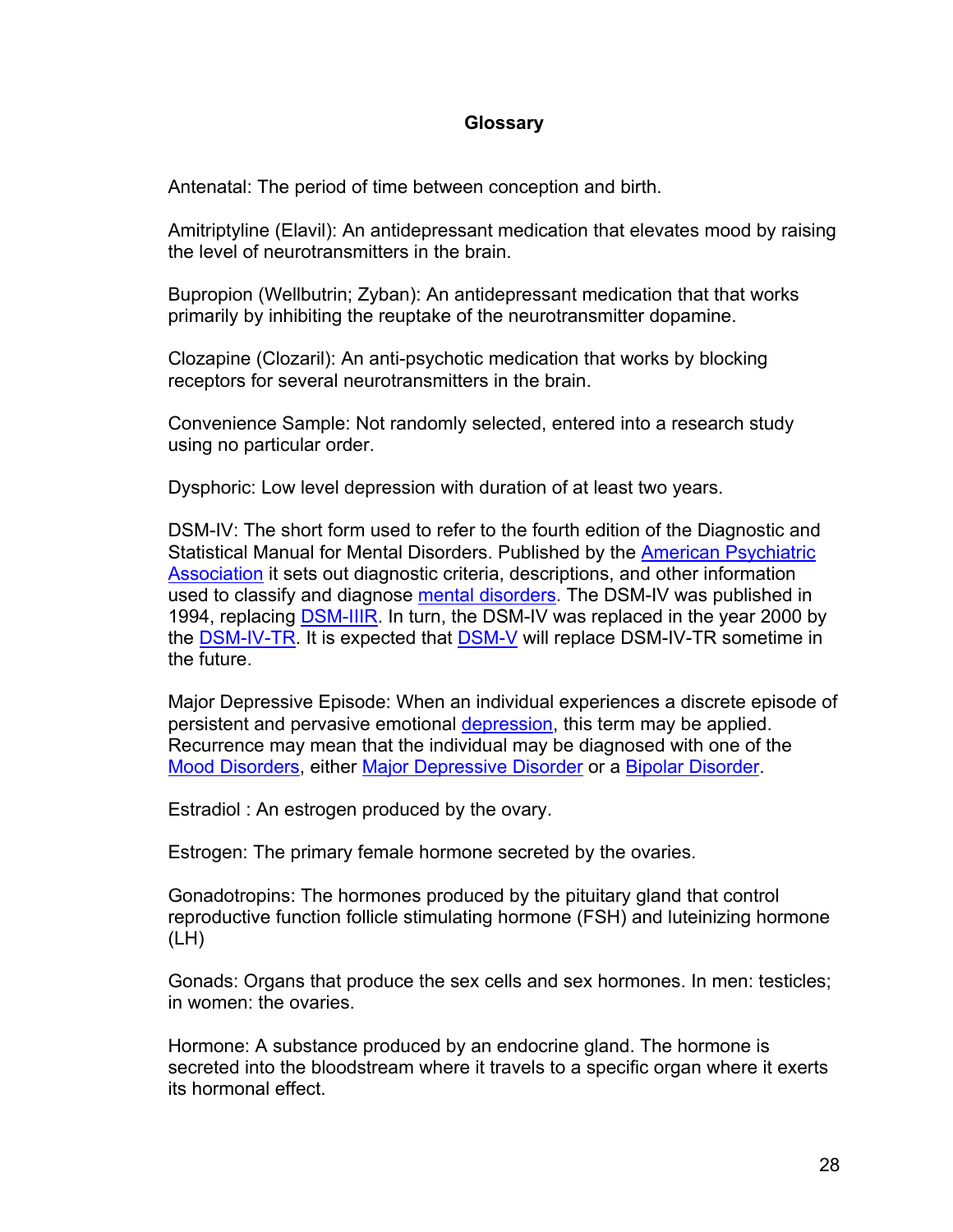Hypothalamus: A gland in the brain that releases GnRH (see [GnRH\)](http://www.fertilitext.org/glossary/#gnrh), which in turn stimulates the production of LH and FSH by the pituitary gland.

Hypothyroidism: The under activity of the thyroid gland. Low levels of thyroid hormone in the blood can lead to hyperprolactinemia.

Imipramine: A medication that belongs to the tricyclic class of antidepressants or TCAs. Imipramine was first synthesized in the late 1940s, and then approved by the FDA in 1959 to treat depression.

Lithium (Eskalith, Lithobid): Lithium is used to treat bipolar disorder(s). It interferes with the synthesis and reuptake of neurotransmitters. Lithium also affects the concentrations of tryptophan and serotonin (a neurotransmitter) in the brain. Lithium has been in use since the 1950s. However, the Food and Drug Administration approved the current preparation -lithium carbonate – to treat bipolar disorder(s) in 1970.

Luteinizing Hormone (LH): A hormone secreted by the pituitary gland. Along with FSH, it is one of the two most important hormones that regulate ovarian function. The role of LH is to trigger ovulation and help prepare the endometrial lining for implantation.

Multiparous: Having had two or more pregnancies resulting in viable fetuses.

Ovary: Ovaries produce eggs and female hormones.

Ovulation: release of an egg from the ovary

Parturition: Childbirth, the process of delivering a baby and placenta to the outside world.

Pituitary Gland: A small gland at the base of the brain that receives instructions from the hypothalamus. The pituitary gland secretes many important hormones. These include: FSH, LH, TSH, and prolactin. FSH and LH control the ovaries, TSH controls the thyroid gland, and prolactin controls milk production.

Population-based Study: Research study that obtains its subject participants from the general population.

Primary Prevention: Efforts to prevent disease in individuals or populations through promotion of health and healthy behaviours.

Progesterone: A hormone whose role is to prepare the uterine lining to support the implantation of a fertilized egg. It can also be administered as a medication in injectable, oral, and intravaginal formulations.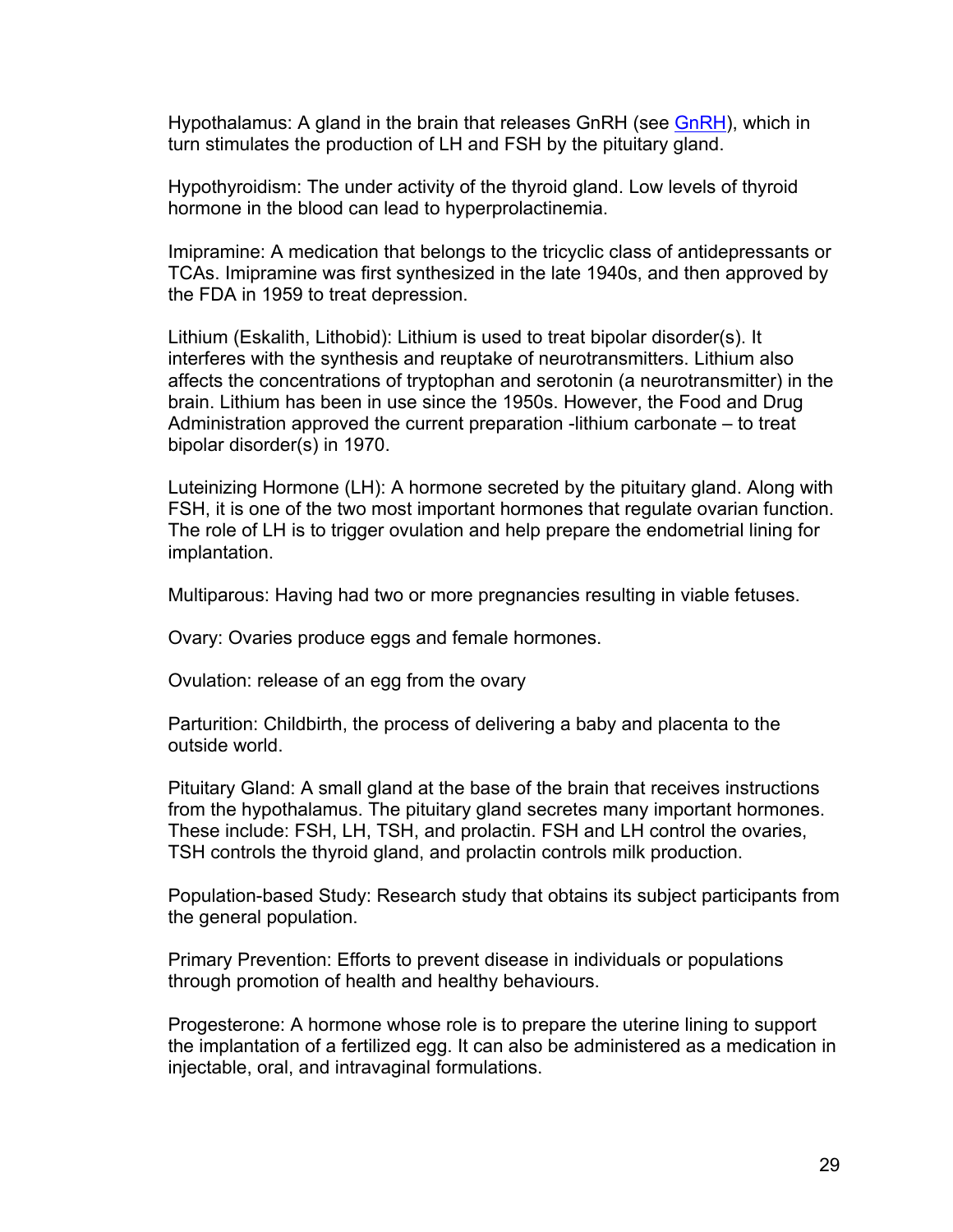Prolactin: A hormone secreted by the pituitary gland to control milk production. However, it can interfere with normal ovulation if present in high amounts.

Prostaglandins: a group of hormone-like substances that exert various effects on the reproductive organs; so named because they were first discovered in the prostate gland

Sertraline (Zoloft): One of the selective serotonin reuptake inhibitors (SSRIs). Other drugs of this class include: Prozac [\(fluoxetine\)](http://www.medicinenet.com/script/main/art.asp?ArticleKey=818), Paxil [\(paroxetine\)](http://www.medicinenet.com/script/main/art.asp?ArticleKey=801), Celexa (citalopram), and Luvox [\(fluvoxamine\)](http://www.medicinenet.com/script/main/art.asp?ArticleKey=784).

Serotonin: A neurotransmitter (a chemical messenger) used by nerves in order to communicate with one another. A nerve releases its serotonin into the space surrounding it. The serotonin either travels across the space where it attaches to surface receptors on nearby nerves or it returns to its source nerve – this called re-uptake.

Selective serotonin reuptake inhibitors (SSRIs): This is a class of antidepressant medications. SSRIs block the reuptake of serotonin and therefore allow serotonin to remain in the brain. The Food and Drug Administration approved Sertraline in December 1991.

Sign and Symptoms: subtle distinction From: http://www.behavenet.com In [behavioral health care](http://www.behavenet.com/capsules/general/bhc.htm) as in general medicine, when an individual complains of a subjectively experienced disturbance or unpleasant perception such as pain or [anxiety,](http://www.behavenet.com/capsules/disorders/anxiety.htm) we call this a symptom. We distinguish this from a [sign](http://www.behavenet.com/capsules/disorders/sign.htm) which is an observable phenomenon, such as slurred speech.

Sleep: Sleep is important to avoid mental illness. What is sleep? Normal [sleep](http://www.medicinenet.com/script/main/art.asp?ArticleKey=6177) progressively passes through five stages defined by their associated electrical patterns produced using an electroencephalogram (EEG). During the first four stages of sleep, the muscles of the eyes are relaxing. These stages are collectively referred to as nonrapid eye movement (nonREM) sleep. The last stage of sleep is associated with increased contraction of the eye muscles. As a result, the fifth stage of sleep (when eye movement is active) is called rapid eye movement sleep or REM sleep.

Mood: Mood may refer to the feeling tone of a subject observed during a [psychiatric](http://www.behavenet.com/capsules/professions/psychiatry.htm) examination. Or it may refer to the emotional state experienced by an individual for a limited period of time. Examples of mood include [depression,](http://www.behavenet.com/capsules/disorders/depression.htm) [mania,](http://www.behavenet.com/capsules/disorders/mania.htm) [hypomania,](http://www.behavenet.com/capsules/disorders/hypomania.htm) [euphoria,](http://www.behavenet.com/capsules/path/euphoria.htm) [dysphoria,](http://www.behavenet.com/capsules/path/dysphoria.htm) elation, anger, *irritability*, happiness, sadness, and many others. Disturbances of mood are the primary manifestation of [Mood Disorders.](http://www.behavenet.com/capsules/disorders/moodis.htm) Mood from: [http://www.behavenet.com](http://www.behavenet.com/)

Mood Disorders (Affective Disorders): A defining feature of a mood disorder is an unhelpful and persistent (can also be episodic) exaggeration of a mood state.